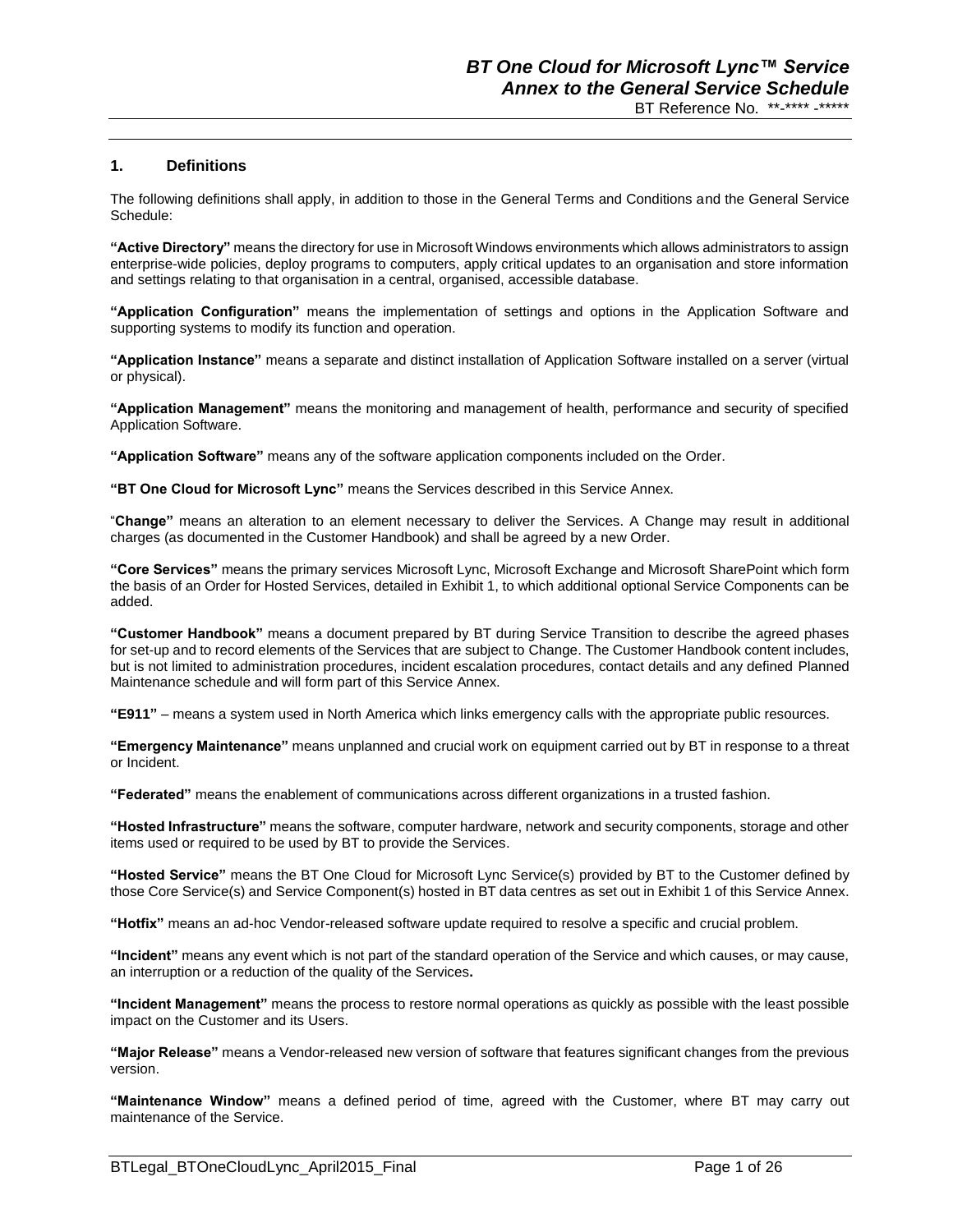**"Minimum User Volumes"** means the agreed minimum number of Users each month after Service Transition either included on the Order or agreed as part of the deployment plan prior to Service Transition and measured on the Active Directory,

**"Operating System"** means the software installed on equipment managed by BT that operates the computer hardware resources and provides the platform supporting the Application Software.

**"Operating System Management"** means the monitoring and management of health, performance and security of specified Operating Systems, as set out in this Service Annex.

**"Patch"** means a scheduled Vendor-released software update required to address bugs or security vulnerabilities.

**"Point Release"** means a minor Vendor-released software update intended to address minor bugs and/or do minor software cleanups.

**"Priority Level"** means the assessment of an Incident's business impact, or the priority required to fulfill a Service Request.

**"Professional Services"** means services provided by BT to the Customer as set out in this Service Annex for the purpose of Service installation and configuration, consultancy, training and advisory and such other professional services as may be agreed by the Parties and included in an Order and which are subject to the Charges and BT's standard terms and conditions**.**

**"Public IM Connectivity"** means federation with public instant messaging networks such as AOL, MSN, and Yahoo.

"**Quest Software**" means Quest Notes Migrator for Exchange and Quest Co-existence Manager for Notes.

**"Remote Managed Infrastructure"** means the software, computer hardware, network and security components, storage and other items provided by the Customer and managed by BT to provide the Remote Managed Service..

**"Remote Managed Service"** means the BT One Cloud for Microsoft Lync Service(s) provided by BT to manage the Remote Managed Infrastructure as set out in Exhibit 2 of this Service Annex.

**"Reporting Period**" means a calendar month, beginning at 00:01 on the first day of the month.

**"Service Availability"** means the measure of the availability of the Services as set out in the Service Levels of this Service Annex.

**"Service Component"** means an element of the Services as described in this Service Annex and further detailed on the Order.

**"Service Desk"** means the BT support team acting as the point of contact for the Customer System Administrators to report or seek updates in relation to Incidents and Requests.

**"Service Operations"** means the ordinary, day to day, in-life activities carried out by BT.

**"Service Pack"** means a periodic Vendor-released Application Software update that is an accumulation of Patches, Hotfixes and functionality enhancements.

**"Service Request"** means a request by a Customer System Administrator for BT to modify the configuration of the Service.

**"Service Transition"** means BT's delivery of the Services required by the Customer into live use.

**"SIP"** means Session Initiation Protocol**.**

**"SMACs Process"** means small moves, adds and changes, the process for which shall be as set out in the Customer Handbook.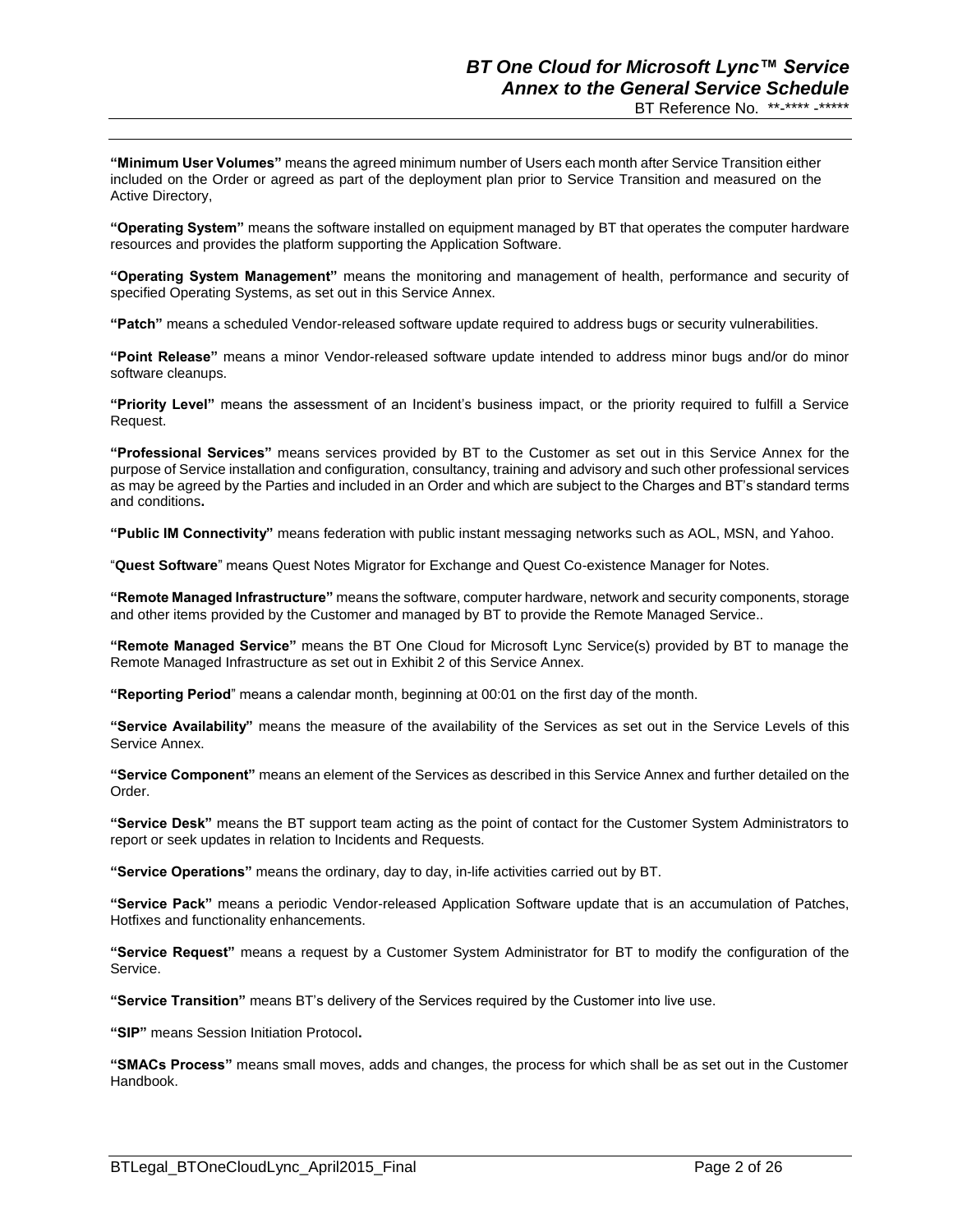**"System Administrator"** means an individual(s) authorized by the Customer to manage configurable aspects of the Service including but not limited to management of Users.

**"Technical Configuration"** means the activities carried out by BT to discover, design and implement the technical features of the Service.

**"Tier 1 Support"** means the desk supporting the Users and is the responsibility of the Customer. Tier 1 Support desk may escalate to Tier 2 Support.

**"Tier 2 Support"** means the desk receiving escalations from Tier 1 Support.

**"Tier 3 Support"** means the desk receiving escalations from Tier 2 Support, which is provided by BT via the BT Service Desk, who may escalate and manage Incidents with the Vendors.

**"User Administration"** means tasks directly affecting User data or User access to the Services.

"**Vendor**" means a vendor of Operating Systems and Application Software.

"**Vendor Support"** means an arrangement providing access to Level 4 escalation support from a Vendor (or a Vendor authorized support agent.

## **2. Available Services**

BT One Cloud for Microsoft Lync Services are a collection of unified communication Service Components. Available Service Components include Microsoft Lync core applications together with a number of supporting services. All Service Components selected by the Customer's solution will be listed on the Order.

Upon request by the Customer more detailed product descriptions can be provided by BT in addition to the Service Components described in the Exhibits. Product descriptions are for information purposes only and do not form part of the Agreement.

BT One Cloud for Microsoft Lync consists of:

#### **2.1 Standard Service**

- 2.1.1 Setup and Delivery of BT One Cloud for Microsoft Lync;
- 2.1.2 and either:
	- (a) BT One Cloud for Microsoft Lync Hosted Service if the Service is hosted at BT's data centre(s), as set forth in Exhibit 1; or
	- (b) BT One Cloud for Microsoft Lync Remote Managed Service if the Service is hosted at a Remote Managed Infrastructure, as set forth in Exhibit 2.

#### **2.2 Optional Services**

- 2.2.1 The following optional Services may be supplied with the Service Components:
	- Setup RightFax

This option provides the deployment, installation, configuration and testing of the RightFax service in the data centre. This does not include the procurement and installation of voice (PSTN) services into the data centre.

Setup Application or Appliance

This option provides configuration, testing and acceptance into service of equipment or applications that are either not hosted in the data centres or are not additional to the standard Service Components, which could be Customer Equipment. This includes, for example, the setup for devices such as gateways or Survivable Branch Appliance (SBA) equipment on Customer Sites. All such equipment and applications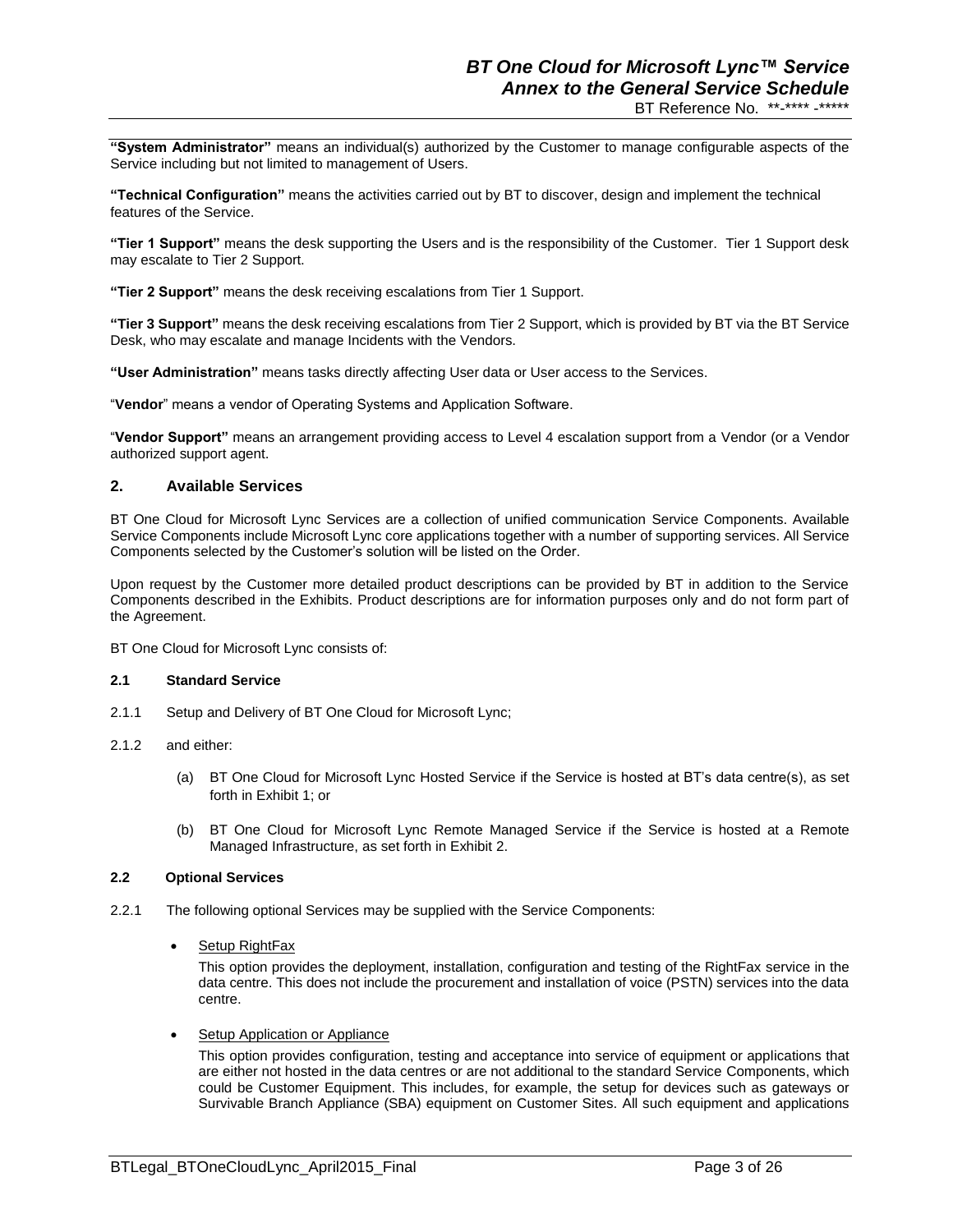will be referenced in the Order or any agreed Professional Services work order associated with the Agreement.

BT Provided Equipment - Gateway Equipment Supply

The supply and delivery of BT Provided Equipment is not included as part of the standard Service. This option includes delivery of BT Provided Equipment and will be subject to the additional conditions for Sale of BT Provided Equipment as set out in the General Terms and Conditions.

Quest Software Supply

Quest Software may be provided where the Customer is being migrated from Lotus Notes to Microsoft Exchange. The Customer is responsible for providing server infrastructure to host the Quest Software.

2.2.2 BT can provide other additional Professional Services. If the Customer requires such additional Professional Services the Parties shall agree by Order the details of the deliverables of such Professional Service, subject to the Charges and BT's standard terms and conditions for such additional Professional Services.

## **3. Delivery**

- 3.1 Delivery is the set-up of the Service and includes, depending on the Service contracted:
	- (a) Service Transition (applicable for both standard and optional Services),
	- (b) Technical Configuration (only applicable for Hosted Service),
	- (c) Acceptance (applicable for both standard and optional Services).
- 3.2 **Service Transition**. During Service Transition the Customer specific configuration details will be agreed for the Services. A Customer Handbook detailing the high level service design and the integration between the Customer and BT for the provision of the Services will be developed. Service Transition ends on the Operational Service Date (OSD) for each Service. The Customer Handbook forms the reference document that sets out the key characteristics of the ordered Services. The Customer Handbook is managed jointly in-life by the Customer and BT's Account Manager.
- 3.3 **Technical Configuration** is only applicable for Hosted Services and is further described in Exhibit 1.
- 3.4 **Acceptance**. As part of the Customer Handbook, BT and the Customer shall jointly define the acceptance criteria for the Service. The Operational Service Date (OSD) is the date that a Service is made available to and accepted, or is deemed accepted, by Customer and BT begins the Service Operations. On the OSD, the Users' of that Service are considered to be "in production" and the Minimum Period of Service shall commence. The Service Transition project will end two (2) weeks after the OSD at which time the Customer will receive a Service Transition closure report.

#### **4. BT Service Management Boundary (SMB)**

The SMB defines BT and Customer delivery, deployment and Service Operations. Specific responsibilities for each BT One Cloud for Microsoft Lync Service are set forth in the relevant Exhibits.

For the avoidance of doubt, the BT One Cloud for Microsoft Lync Service does not include the items listed below. If required these are the responsibility of the Customer unless ordered from BT under a separate Order:

- (a) Configuring Users to access the service from Active Directory in excess of the first 100
- (b) PBX, VOIP or voice service provider integration
- (c) WAN provision to the data centres
- (d) Quality of Service (QoS) or any WAN configuration such as IP routing
- (e) Internet domain registration
- (f) Customised E911 work
- (g) Video integration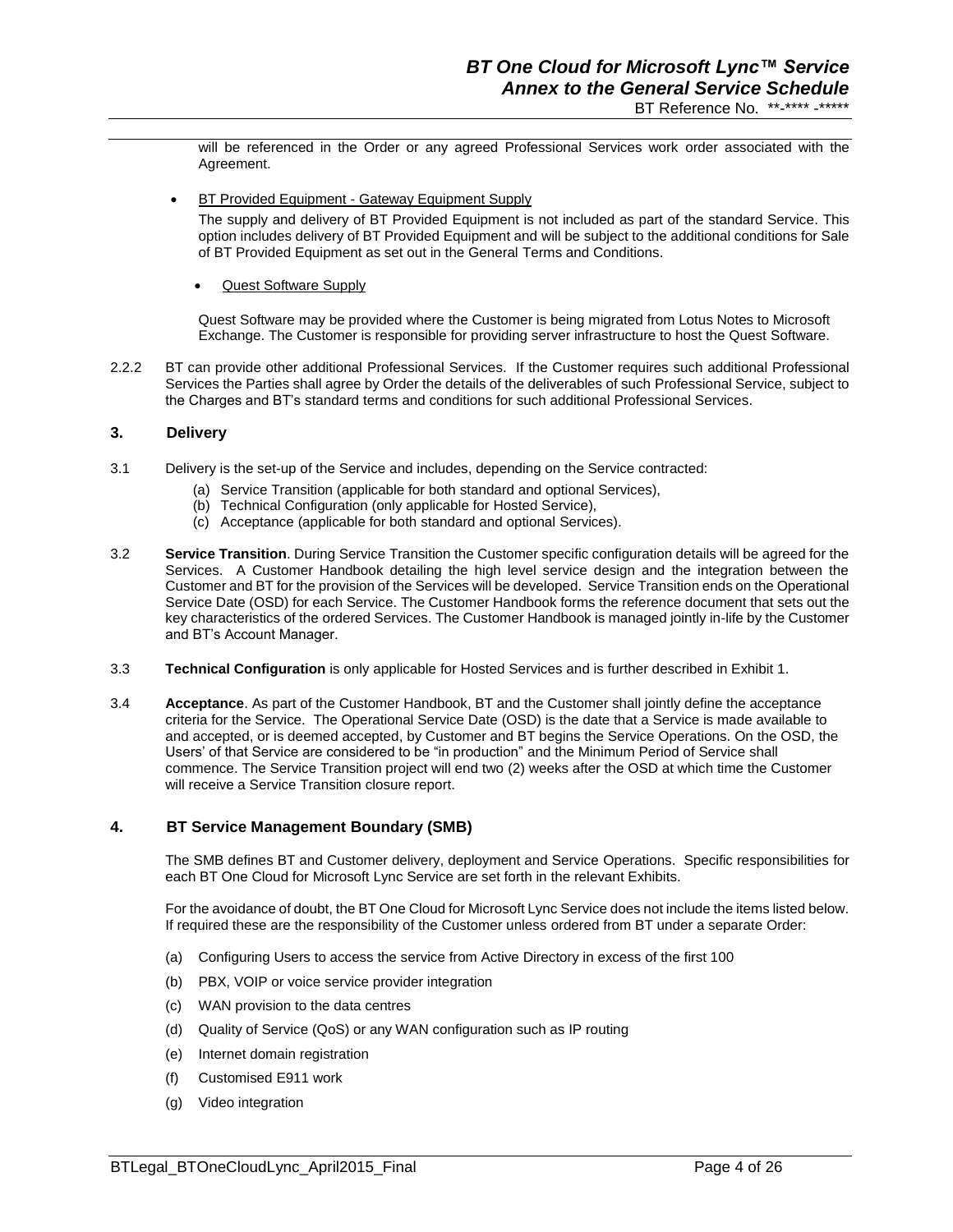(h) Integration with any third party unified messaging (UM) system.

## **5. The Customer's Responsibilities**

- 5.1 In addition to the Customer responsibilities as set forth in each Exhibit, the Customer is responsible for:
	- (a) providing contact details for up to four (4) individuals who will be Customer System Administrators, authorized to make Service Requests or raise an Incident on behalf of the Customer. The Customer is responsible for training its Customer System Administrators on how to interface with the Service;
	- (b) providing the User account names and passwords for configuration of the initial 100 Users at least one (1) month before the OSD;
	- (c) as part of the User Administration, configuring and extending the Customer's own Active Directory so that it conforms to an agreed specification for the installation of Lync Server should be carried out through the Customer's own Active Directory (AD) administration tools. The Customer is responsible for adding Users to the Service. Once the OSD has been reached for a particular Core service the Customer may start to enable services through AD. From this point, applicable Charges will commence in line with the agreed deployment plans and any agreed minimum volume commitments;
	- (d) providing any necessary company information to the issuing authority of any required public (external) certificates;
	- (e) ensuring, at its own expense that its personal computers ("PCs"), mobile devices, handsets, headsets, webcams or accessories which may be required to access the Service are of sufficient technical specification to meet the requirements for the client applications as specified by Microsoft on its website;
	- (f) ensuring that Users have the appropriate client(s) installed on their desktop / mobile device(s);
	- (g) providing all information reasonably required by BT to provide the Service including any agreed integration with the Customer's own applications or voice services. The Customer is responsible for providing and maintaining any such application(s) and for providing access to it as required by BT for the Term of the Service;
	- (h) the creation, maintenance and design of all Customer information and ensuring that Customer complies with any applicable legislation relevant to the provision of such customer information to BT;
	- (i) ensuring regulatory compliance of any network and/or voice services that are used in combination with the Service;
	- (j) payment of all PSTN, SIP Trunking or mobile charges incurred when using the Service;

5.2 the Customer acknowledges that the Service does not qualify as a full replacement of a PSTN service and that the Customer's Public Telecommunication Service Provider ("PTSP") is responsible for all obligations applicable to the provision of PSTN services. If the Service is used in conjunction with a third party SIP service, then the Customer must provide BT with written confirmation that it or its SIP supplier will comply with all regulatory obligations applicable to the provision of PSTN and Voice over IP (VOIP) services;

5.3 If the Customer uses the enterprise voice capabilities of the Service, it is responsible for ensuring that its voice service provider provides network Calling Line Identity ("CLI") in accordance with the regulatory provisions associated with outgoing and incoming voice traffic, the rules and guidelines for CLI handling commonly accepted in the carrier industry, and that its voice service provider puts appropriate measures in place to enable Users to call the emergency services, to correctly identify the caller's location and to provide such location information to the proper Public Safety Answering Point (PSAP). For the purpose of this section 5.3, the applicable voice service provider shall include provider of PSTN service or PSTN-equivalent VoIP service. The Customer acknowledges that it may not be able to use the location feature of Microsoft Lync to determine location for the purpose of calling emergency services.

5.4 By purchasing the Microsoft Lync enterprise voice capability Service Component, the Customer confirms and agrees that:

- (a) the Service may not offer all of the features generally expected from a conventional phone line;
- (b) the Service may sometimes be unavailable as a result of things over which BT has no control, for example, the weather, power disruptions and failures of the Customer's internet service provider (ISP) or broadband connection and that in such circumstances all services (including access to emergency services) will also be unavailable;
- (c) connectivity to public emergency services is subject to the above and the phone number and location details will be provided only to the extent that is technically feasible. As a result, Users may have to provide their location information and phone number verbally to the relevant emergency services operator;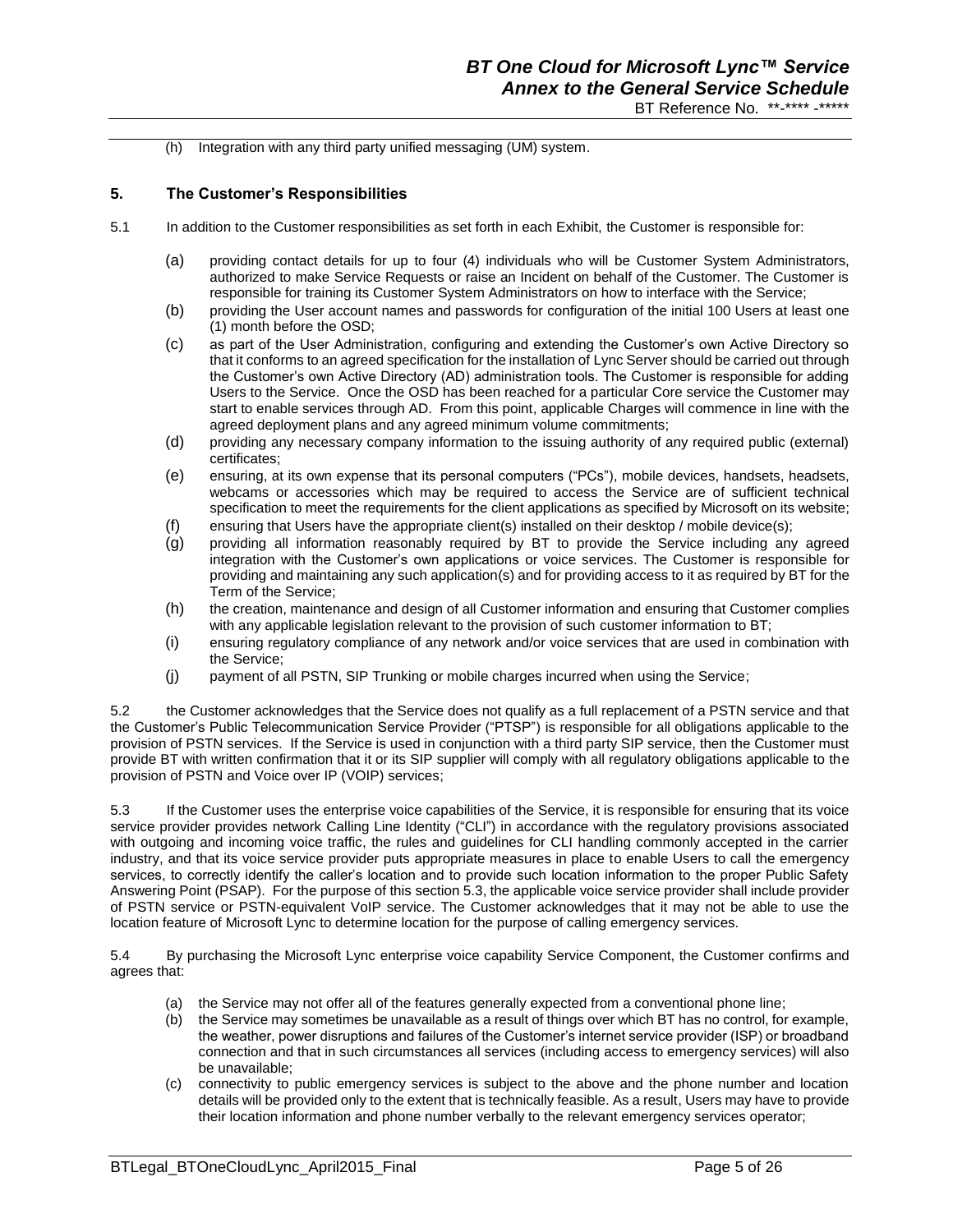- (d) where the Customer uses the Service outside of its users' normal locations calls may not be connected to the domestic emergency services upon dialling the appropriate emergency number;
- (e) for each VoIP extension or trunk in use, Customer or Users must register the physical location where they will be using the Service. Initial location will be registered as a part of subscribing to the Service. It is the Customer or Users responsibility to maintain the accuracy of their location address if there are any changes. If the Customer's service desk does not update BT with changes through the (small moves and changes process (SMACs) as defined in the Customer Handbook, it may not be possible for emergency operators and authorities to identify Users' locations and phone numbers when they dial emergency services. When they dial emergency services they will need to state their location and phone number promptly and clearly, as emergency operators and authorities may not have this information;
- (f) emergency operators and authorities may not be able to identify the User's phone number in order to call back if CLI was not transmitted by the Customer's voice service provider, the call is unable to be completed, is dropped or disconnected, or if Users are unable to speak to tell them the phone number and/or if the Service is not operational for any reason. Emergency operators and authorities may also not be able to hold the line open in the event that Users disconnect the call;
- (h) to inform all potential users of the Service of the above limitations and understands and accepts that the Users should always have an alternative means of accessing emergency services.
- 5.5 BT shall not be liable for any failure of the Customer to comply with this section 5 or for issues in relation to the Services which arise from Customer's failure to comply with this section 5 and the Customer shall indemnify BT from and against any claims or actions brought by its employees or Users against BT arising out of BT providing any Service Component in accordance with this Agreement.

## **6. Charging Principles**

6.1 The specific Charges for the Service and all Service Components will be detailed on the Order and are subject to the payment terms as set out in the General Terms and Conditions.

| 6.2 | For setup of BT One Cloud for Microsoft Lync Service the following Charges shall apply: |  |  |
|-----|-----------------------------------------------------------------------------------------|--|--|
|     |                                                                                         |  |  |

| <b>Product</b>                                                                                             | One-time<br>Charge                                | <b>Recurring</b><br>Charge | <b>Notes</b>                                                                                                                                                                                                                                                                                                                                                          |
|------------------------------------------------------------------------------------------------------------|---------------------------------------------------|----------------------------|-----------------------------------------------------------------------------------------------------------------------------------------------------------------------------------------------------------------------------------------------------------------------------------------------------------------------------------------------------------------------|
| Setup for Core<br>Services or per User<br>onboarding setup                                                 | Yes                                               | <b>No</b>                  | The type of Setup for the Core Services will<br>be defined on the Order and will be based<br>on either a single one-off Charge for all<br>Users or a series of one-off Charges for<br>each User when they first access the<br>Service. Charging is also based on how<br>many Setup activities need to be<br>performed i.e. per Core Service or data<br>centre region. |
| Setup service for<br>equipment,<br>applications, or<br>additional Service<br>Desk functions if<br>relevant | Yes                                               | No.                        | Charged per item.                                                                                                                                                                                                                                                                                                                                                     |
| Additional<br>Professional<br>Services                                                                     | Depending on the<br>Professional Service ordered. |                            | Additional Professional Services may be<br>required within the Service<br>Management Boundary of the Service<br>for specific Customer integration or<br>equipment supply.                                                                                                                                                                                             |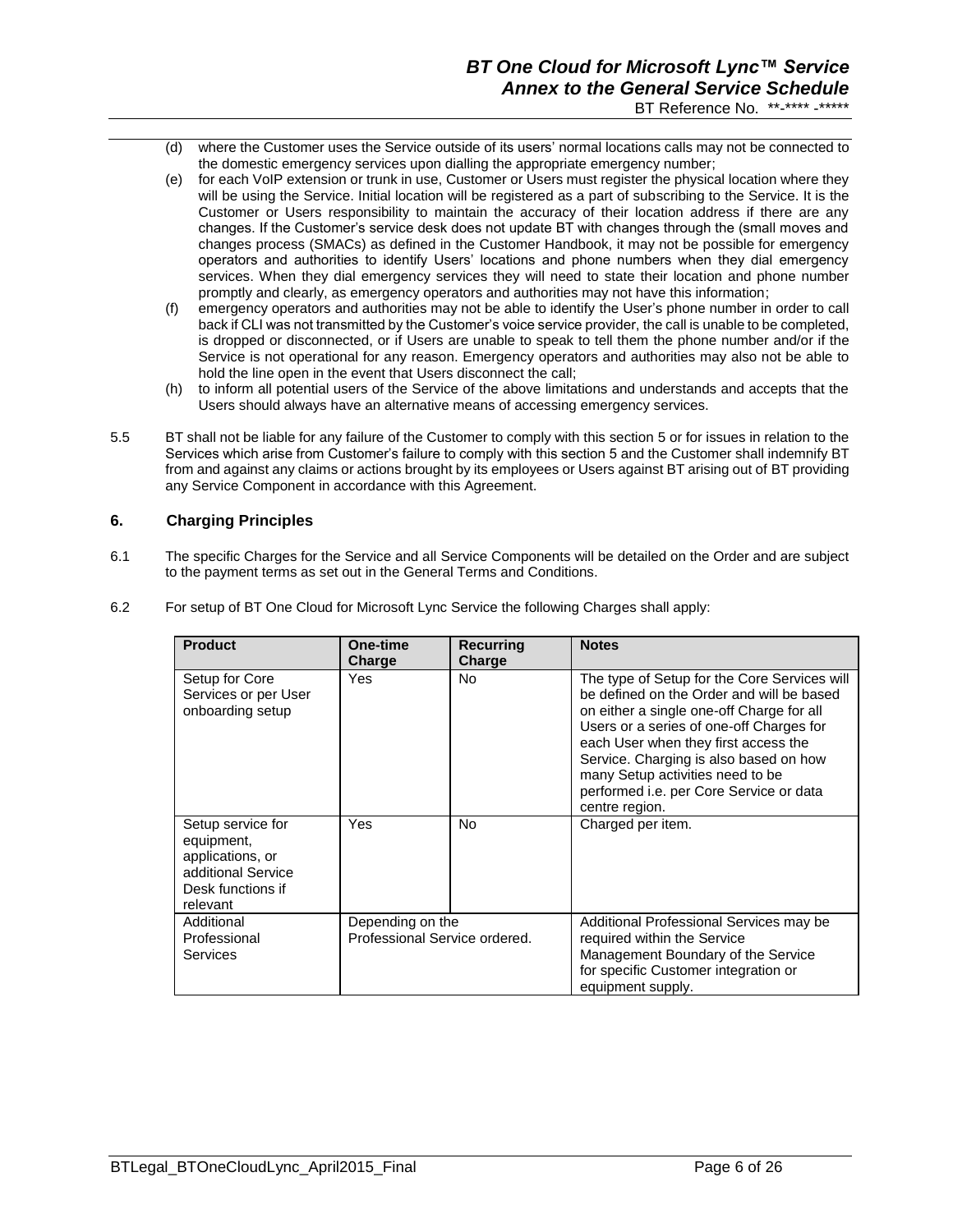- 6.3 The recurring Charges structure for the BT One Cloud for Microsoft Lync Service depends on the type of Service – which for BT One Cloud for Microsoft Lync Hosted Service is described in Exhibit 1 and for BT One Cloud for Microsoft Lync Remote Managed Service is described in Exhibit 2.
- 6.4 Any licencing charges in respect of Application Software are subject to annual price variation during the term of this Agreement, depending on potential price changes of the applicable Vendor.
- 6.5 Unless specified otherwise on the Order, any Professional Services Charges will be calculated at the daily rate applicable at the time the work is carried out and payable on completion of the work, or as otherwise agreed in writing, together with any amounts owed to BT for expenses incurred.
- 6.6 Any requests for Changes to the Customer's existing Order(s) for the Service will be subject to BT's prior written agreement.

### **7. Minimum Period of Service and Early Termination**

- 7.1 Notwithstanding the General Service Schedule, each Order is subject to a Minimum Period of Service of 36 months unless otherwise agreed in the Order.
- 7.2 If the Customer requests changes to the Customer's existing Order(s) for the Service during the Minimum Period of Service then the Parties may agree to enter into a new Order:
	- a) on a new Minimum Period of Service; or
	- b) on reviewed Charges if the Customer prefers to keep the same Minimum Period of Service as set out on the existing Order(s).
- 7.3 At the end of the Minimum Period of Service, the Services shall continue thereafter until such time as terminated by either Party in accordance with the General Terms and Conditions. Any renewed licenses for Applications Software shall automatically result in a full year extension.
- 7.4 The provisions of the General Terms and Conditions and the General Services Schedule apply, if the Customer terminates one or more Service Components or if BT terminates the Service for breach by the Customer before the Minimum Period of Service has expired, and the recurring Charges per Site per month will be calculated as the average of the recurring Charges of the terminated Services for the three months before notice of termination is received. In addition, Customer will pay any outstanding license fees for the full current term of any Applications Software.

#### **8. Application Management and Configuration**

- 8.1 BT will provide monitoring and management of the Application Software in-line with Vendor best practice for security and performance to ensure that the Service meets the Service Levels as set out in this Service Annex. In order to provide Application Management, the Parties shall undertake the following activities:
	- (a) The Customer will provide any required access rights and/or license keys to enable BT to provide the required Application Management if BT One Cloud for Microsoft Lync Remote Managed Services is ordered.
	- (b) BT will provide sufficient access, rights and permissions to allow the Customer System Administrators to carry out application administration tasks if Hosted Services are ordered.
	- (c) Details of standard Application Configuration tasks and processes shall be set out in the relevant Customer Handbook.
	- (d) At the request of the Customer, and in line with the SMACs Process set out in the Customer Handbook, BT will carry out Application Configuration changes subject to agreement on any additional Charges by Order.
	- (e) Any Customer specific processes and tasks will be set out in the Customer Handbook.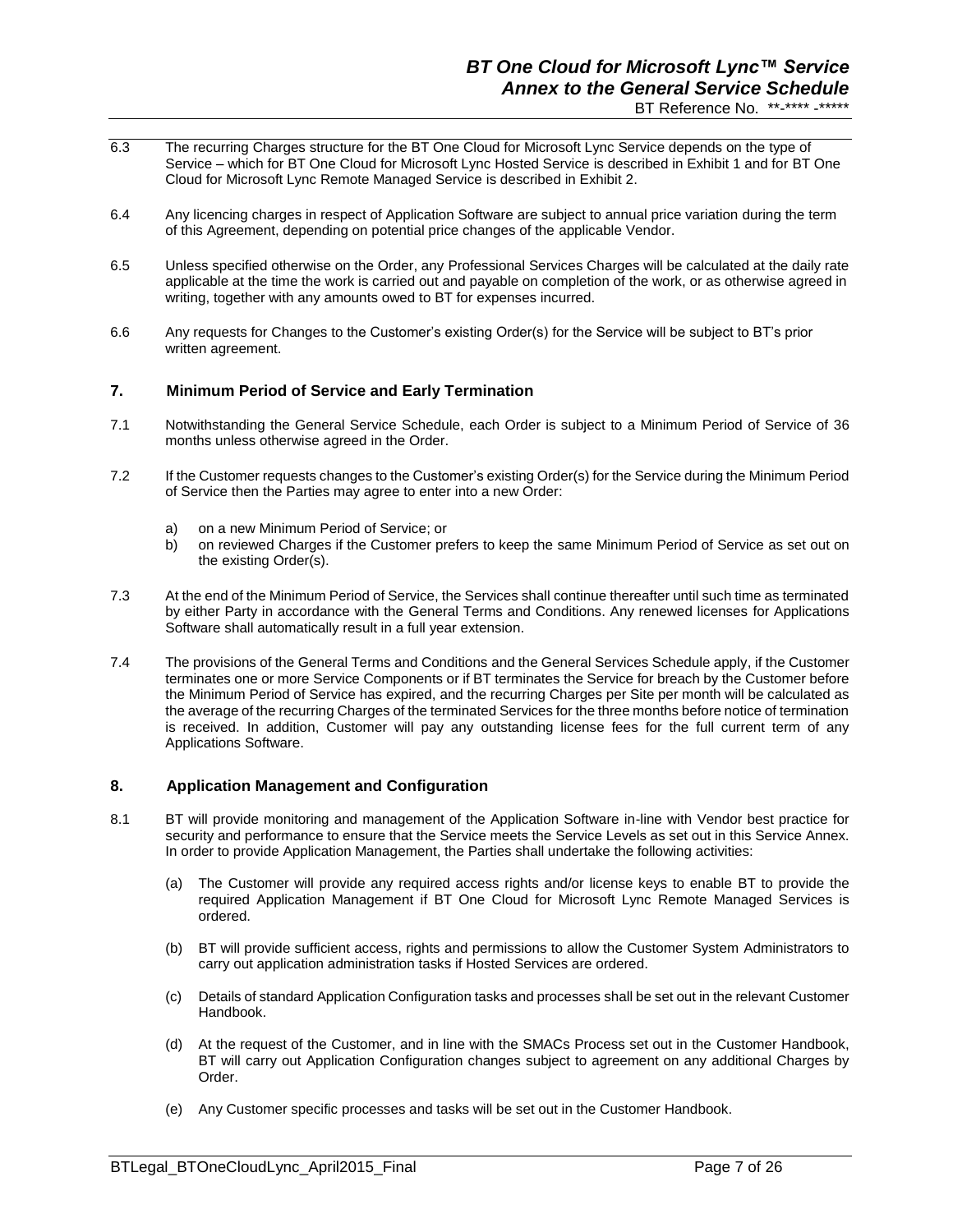- (f) BT will install all Application Software Hotfix, Patch, Service Pack or Point Releases as part of the Service in accordance with the relevant process in the Customer Handbook.
- 8.2 The implementation by BT of an Application Software Major Release will be considered as a Change on existing Orders and is subject to a new Order whereby any additional Charges will be agreed.
- 8.3 The Customer is responsible for the licensing, deployment, administration, management and maintenance of all Customer Equipment and all software that runs on such Customer Equipment used in relation to the Service.

#### **9. Operating System Management**

BT will provide monitoring and management of the Operating System software required to provide the Services in-line with Vendor best practice for security and performance to ensure that the availability of the Service meets the Service Levels set out in the Service Annex, including but not limited to the following activities:

- (a) For the Hosted Service, but not for the Remote Managed Service, BT will install the Operating System on the equipment in line with current industry practice for security and performance, and optimized for the Application Software to be deployed on the server. For clarity, the Operating System software for the BT One Cloud Remote Managed Service is the Customer's responsibility in line with current industry practice for security and performance.
- (b) BT will automatically apply Operating System Patches to the equipment for maintenance and security to conform to industry best practice.
- (c) BT will install all Operating System Hotfix, Service Pack, and Point Release as part of the Service and in accordance with the relevant process in the Customer Handbook.
- (d) The implementation by BT of an Operating System Major Release will be considered a Change and (if applicable, as documented in the Customer Handbook) may be subject to additional charges to be agreed, prior to implementation of such Change, by a new Order.
- (e) BT will manage Operating System antivirus protection including regularly updated signature files on the BT Equipment.
- (f) BT will monitor and manage the health, performance and security of the Operating System and take appropriate steps to ensure that the availability of the Operating System meets the specified Service Levels.
- (g) BT will utilise where necessary the Vendor support escalation arrangements with the Operating System Vendors.

#### **10. Vendor Support**

- 10.1 Vendor Support arrangements to allow Service Desk escalation Incidents not resolved with the Service Desk teams shall be provided by BT for Operating System and Application Software.
- 10.2 Vendor Support for other third party application Software including RightFax Server and Blackberry Enterprise Server is the responsibility of the Customer. If the Customer provides an appropriate letter of authorisation, BT will route calls to and co-ordinate such third party vendor maintenance and support services on the Customer's behalf.

#### **11. Service Management and Service Desk**

- 11.1 The Customer is responsible for providing User Administration for the Service. BT will provide sufficient access, rights and permissions to allow the Customer System Administrator to carry out User Administration.
- 11.2 Details of standard User Administration tasks and processes are set out in the relevant Product Descriptions. Any Customer specific processes and tasks will be set out in the Customer Handbook.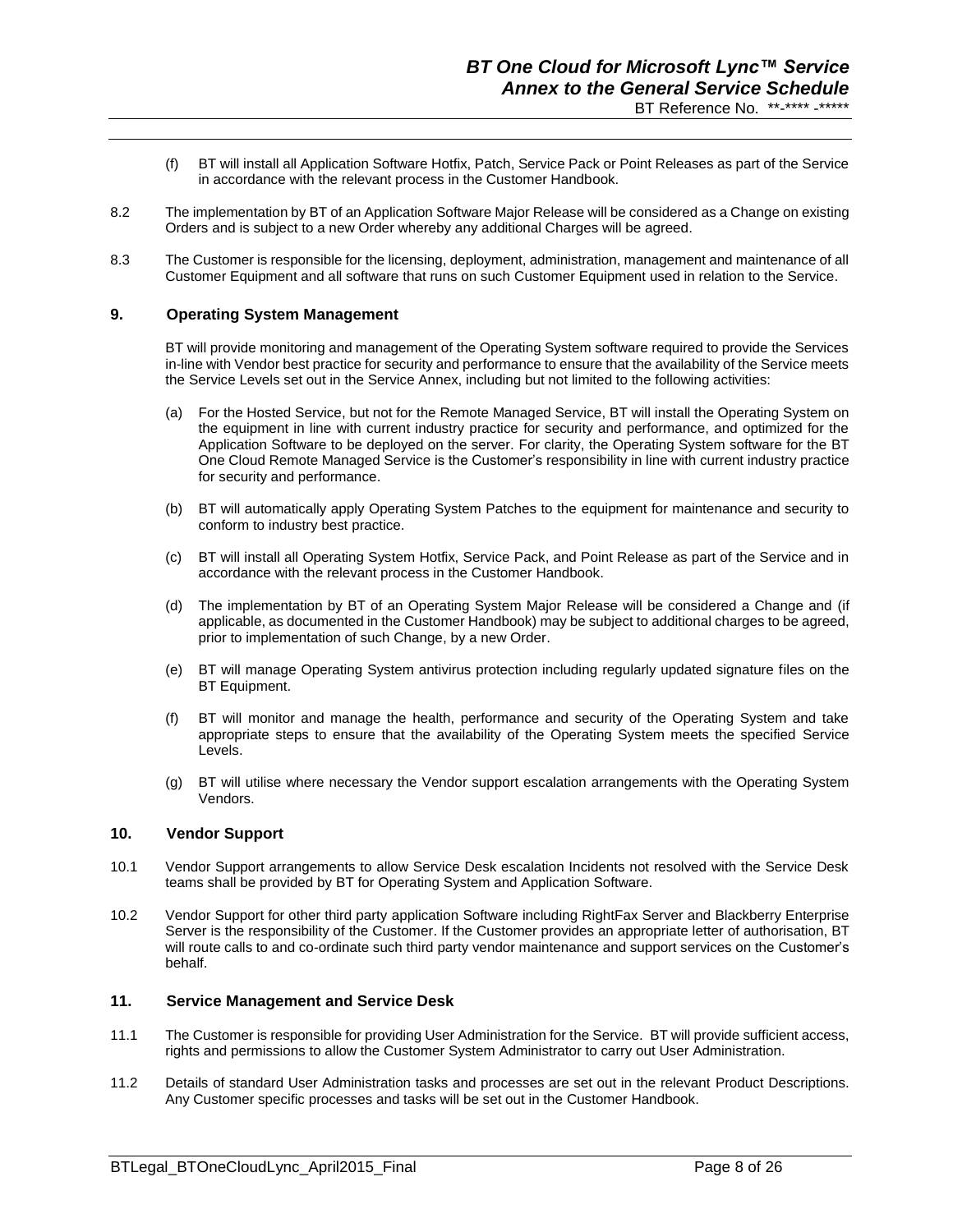#### 11.3 **BT One Cloud for Microsoft Lync Services**

- 11.3.1 With the BT One Cloud Lync Service Desk Customers may use on-line call tracking, telephone or email to raise calls and tickets with the Service Desk.
- 11.3.2 The Services are connected to a dedicated management network and will be monitored and managed by BT. BT will provide 24 hour in-band monitoring of the server hardware, and network infrastructure and will notify the Customer Systems Administrator by telephone and/or email, if a fault is identified.
- 11.3.3 The Service Desk provides support for Incident Management, Service Requests and Changes. Customers will be informed of the status of their Incident/Service Request/ Change via their preferred communication method.
- 11.3.4 The Service Desk will be contactable on a dedicated number and email address. The Service Desk will:
	- (a) provide Tier 2 support to the Customer's System Administrators;
	- (b) carry out Service Requests raised by the Customer;
	- (c) track and manage Incidents raised by the Customer and by BT's management systems;
	- (d) at BT's discretion, escalate any unresolved Incidents to a Tier 3 Support team which will have full administration rights over the Service and will receive alerts from the monitoring tools. This team may request escalation support from equipment and software vendors;
	- (e) respond to general enquiries from the Customer System Administrator including planned work, requests for information, requests for Changes.
	- (f) at BT's discretion, escalate unresolved Incidents to vendors in line with the provided escalation support processes, in line with the relevant responsibility matrix as documented in the Customer Handbook.
	- (g) be available 24 hours a day, seven (7) days a week. The language of the Service Desk is English.
	- (h) manage all aspects of call handling, logging Incidents and Service Requests, allocating Priority Levels, and documenting root causes.
- 11.3.5 The Customer is responsible for providing all Tier 1 Support service desk functions including all direct interaction with Users. The Customer Tier 1 Support Service Desk must:
	- (a) be available at times appropriate to its reasonable business demands;
	- (b) be familiar with the Customer solution:
	- (c) be the first point of contact for all Users;
	- (d) be responsible for dealing with day to day management queries.
- 11.3.6 Except if otherwise agreed in writing, the Customer must provide BT with contact details for a minimum of two (2) personnel and a maximum of four (4) who will be nominated as the Customer System Administrators and whom BT agrees will be authorized to contact the Service Desk on behalf of the Customer.
- 11.3.7 BT will provide Incident Management and Incident resolution in accordance with this Service Annex. BT's Service Desk will retain overall ownership of all Incidents until the Incident has been resolved and closed. On receipt of a notification of an Incident or a Service Request for assistance, an initial assessment will be undertaken by BT, a reference number will be provided and a Priority Level communicated to the Customer. The Customer shall retain a record of the reference number which, in the event of a claim under the relevant Service Levels by BT, must be quoted.
- 11.3.8 BT will agree with the Customer, as part of Setup, a Maintenance Window, typically a two (2) hour window per month at a time of low usage for the relevant Services. This will be documented in the Customer Handbook. From time to time, BT may schedule Planned Maintenance during which BT executes regular Operating System patching, restarts as well as physical maintenance on BT Equipment, or on behalf of BT, that may cause the Services or part of the Services to be affected. Before carrying out any Planned Maintenance, BT will give the Customer reasonable notice, and whenever practicable will agree with the Customer when the Service will be affected. Emergency Maintenance and related updates and other procedures will be scheduled by BT, on a case-by-case basis. Advance notice will be given to the Customer where reasonably practicable.
- 11.3.9 Hosted or Remote Managed Infrastructure servers may require a regular restart to apply Operating System Patches. BT will perform this at a time agreed with the Customer and documented in the Customer Handbook.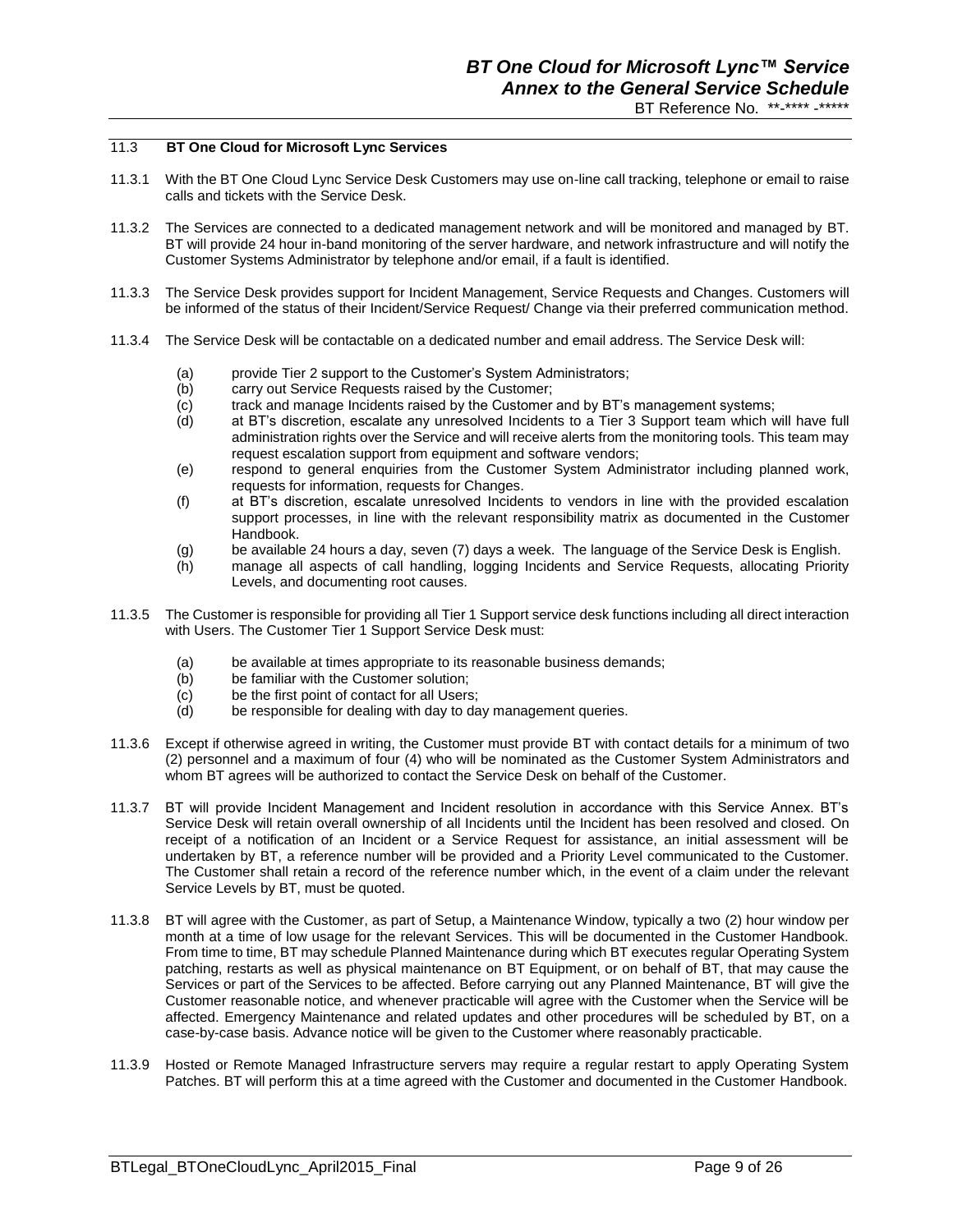## *BT One Cloud for Microsoft Lync™ Service Annex to the General Service Schedule* BT Reference No. \*\*-\*\*\*\* -\*\*\*\*\*

- 11.3.10 Management reports are provided to the Customer on a monthly basis via email. Any Customer specific reports will be set out in the Customer Handbook. Unless otherwise and expressly agreed BT's One Cloud for Microsoft Lync service manager will be available for Customer specific service management conferencing calls with the Customer once every three (3) months.
- 11.3.11 Monthly reports will be made available upon request to the Customer's System Administrator(s). The reports will contain (as a minimum) a summary of change requests, administration requests and incidents for the month in question. Reports will be available within 14 days of the end of the month in question.

## **12. Service Levels**

- 12.1 Only the Service Levels and its Service Credits as set out in this section shall apply to the Services described in this Service Annex. The Service Levels set out in the General Service Schedule shall not apply on the **Services**
- 12.2 BT will calculate the Service Levels over the Reporting Period on a per Customer Order basis and provide the Customer with detailed reporting on achievement.

#### 12.3 **Service Availability**

12.3.1 The following Service Availability Service Levels will apply for the respective Service Components, unless otherwise set out in the Order.

| Monthly Uptime Percentage SLA | Service                                          |
|-------------------------------|--------------------------------------------------|
| 99.99%                        | Core Services                                    |
|                               |                                                  |
| 99.9%                         | High - Non-Core Services (e.g. BES, FMC or       |
|                               | RightFax)                                        |
| 99.7%                         | Standard - BT One Cloud Remote Managed Services  |
|                               | and management of other appliances and equipment |

- 12.3.2 Service Availability is measured on an individual Customer deployment of a Service Component basis, across a Reporting Period. For the purposes of calculating the Monthly uptime percentage for a Service, Downtime minutes commence from the point at which a relevant Incident is logged by the BT One Cloud Lync Service Desk and ends when the Customer is notified that the Incident has been resolved.
- 12.3.3 The Monthly Uptime Percentage is calculated based on the following formula for each Service:

$$
\left(\frac{Available\,Minutes-Aggregate\,Incident\,Dovntime\,Minutes}{Available\,Minutes}\right)\times 100\%
$$

- 12.3.4 Where, for the relevant Service Component, measured and reported by BT:
	- Available Minutes = (Total Minutes in the Reporting Period Any pre-agreed interruption to the Service) x Number of Users reported as registered for the Service in the relevant Reporting Period.
	- Incident Downtime Minutes = Duration of an Incident causing Downtime x Number of Users affected.
	- Aggregate Incident Downtime Minutes = Total of Incident Downtime Minutes for Incidents occurring in the Reporting Period.
- 12.3.5 Service Availability shall not apply:
	- (a) if the Customer asks BT to test the Service although no Incident has been detected and/or reported;
	- (b) if the Service has been modified or altered in any way by the Customer without BT's approval;
	- (c) during Planned Maintenance, Emergency Maintenance or any other pre-agreed schedule maintenance periods;
	- (d) for Incidents due to any Customer performed network configurations not approved by BT;
	- (e) for changes or alterations made other than by BT to the Service or to BT Equipment, connections, routing plan, applications or test equipment, or the mapping of applications; or
	- (f) if an Incident is reported and BT cannot confirm that an Incident exists after performing tests.
- 12.3.6 If the following conditions are met (for the relevant Service), an Incident will contribute to Downtime: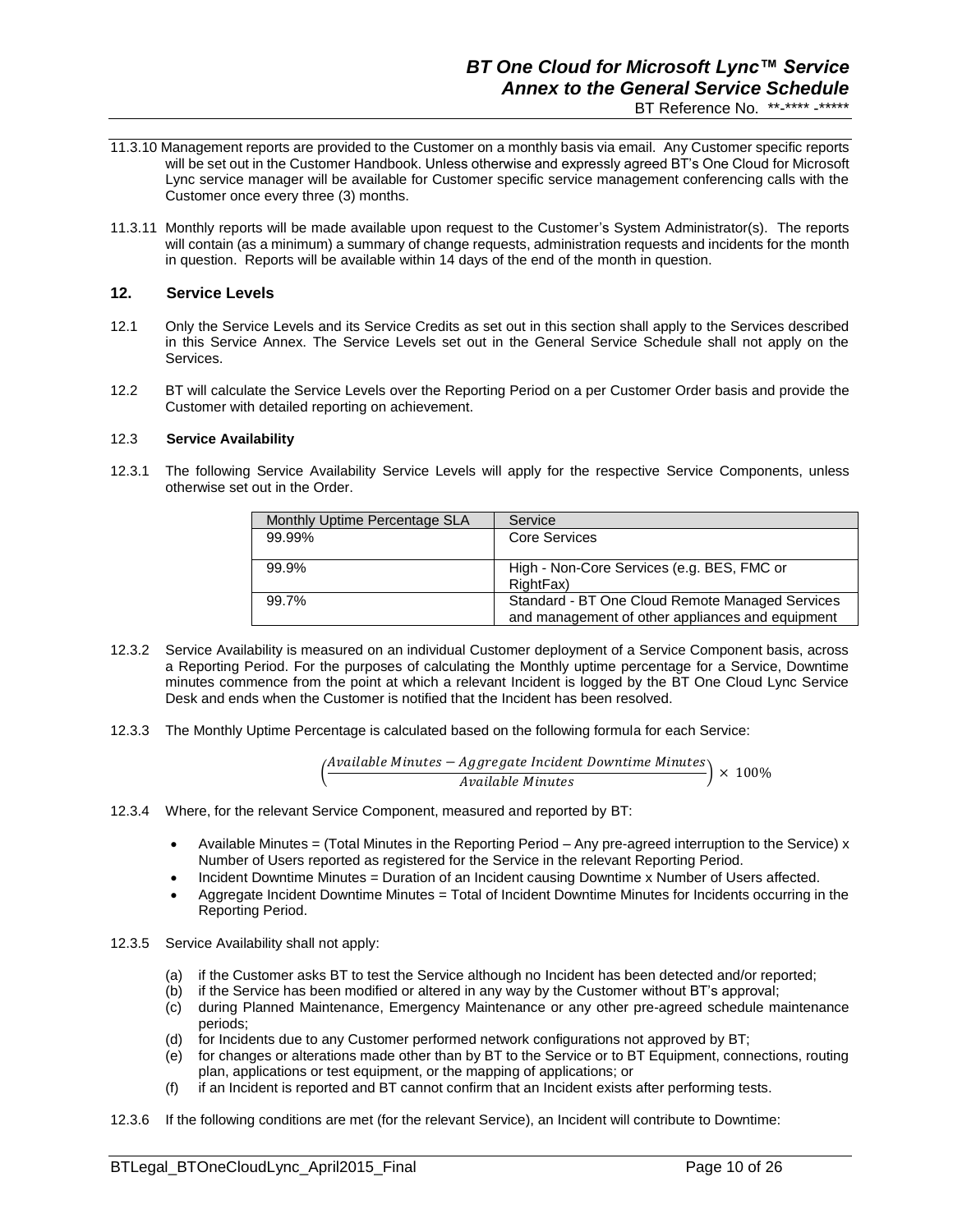# *BT One Cloud for Microsoft Lync™ Service Annex to the General Service Schedule*

BT Reference No. \*\*-\*\*\*\* -\*\*\*\*\*

| <b>Service</b>                   | <b>Condition</b>                                                                                                                                                                   |
|----------------------------------|------------------------------------------------------------------------------------------------------------------------------------------------------------------------------------|
| <b>Exchange Services</b>         | User can either not send any email or receive any email (or both) via<br>the Exchange Service                                                                                      |
| Lync Standard modality Service   | User can either not send any instant messages or receive any instant<br>messages (or both) via the Lync Service                                                                    |
| Lync Enterprise modality Service | User cannot initiate a Lync Service web conference                                                                                                                                 |
| Lync Plus modality Service       | User cannot initiate or receive a Lync Enterprise Voice call                                                                                                                       |
| <b>Sharepoint Service</b>        | Service test user does not have Sharepoint URLs request fulfilled<br>within 10 seconds (These Test URLs to be detailed in the Customer<br>Handbook)                                |
| <b>BES Service</b>               | Service User with account on mobile messaging Service can either<br>not send any email messages or receive any email messages (or<br>both) via the hosted mobile messaging Service |

12.3.7 Monthly uptime percentage performance by Service and fault type is measured by BT and this data is provided in reports to the Customer per Reporting Period.

#### 12.4 **Service Desk Performance.**

- 12.4.1 Incident Resolution. Any Priority 1 Incidents shall be solved within four (4) hours. Incident Management performance is measured by BT and this data is provided in reports to the Customer.
- 12.4.2 Service Requests. There are no Priority 1 Service Request for this Service, only Priority 2, 3 and 4 as set-out below and further described in the Customer Handbook. For such Service Requests, following Service Levels apply:

| <b>Performance Measure</b>   | <b>Service Level</b>              |
|------------------------------|-----------------------------------|
| Service Request - Priority 2 | 90% completed in $\leq$ 24 hours  |
| Service Request - Priority 3 | 90% completed in $\leq$ =72 hours |
| Service Request - Priority 4 | 90% completed in $\leq$ 120 hours |

The Customer may request that Service Requests are escalated and carried out at a higher priority for certain situations. This may be required for example in the case of a potential security breach, or a high level user request. BT reserves the right to exclude such exceptions in the calculation of Service Request Service Levels.

Service Request performance is measured by BT and this data is provided in reports to the Customer per Reporting Period.

#### 12.5 **Service Credits**

12.5.1 **Availability**. In the event of a Service Availability failure on a Service Component, the Customer is entitled to claim the following Service Credits:

| Monthly Uptime Percentage<br>for relevant Service | Calegory. Hosted Core Services (33.3376)<br>Service Credit due (proportion of monthly Charges for the relevant<br>Service Component) |
|---------------------------------------------------|--------------------------------------------------------------------------------------------------------------------------------------|
| $< 99.99\%$                                       | 5%                                                                                                                                   |
| $< 99.9\%$                                        | 10%                                                                                                                                  |

## **Category: Hosted Core Services (99.99%)**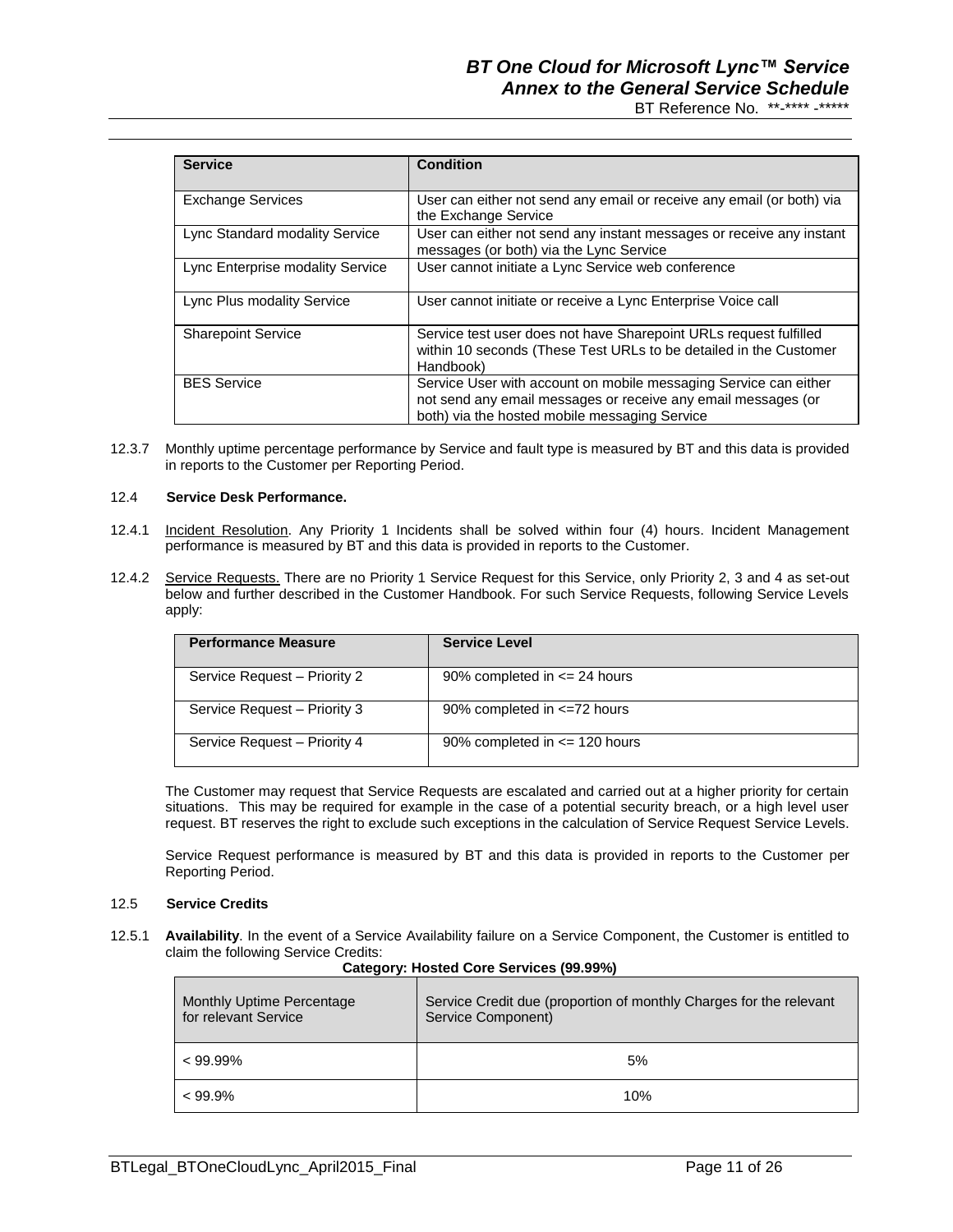## *BT One Cloud for Microsoft Lync™ Service Annex to the General Service Schedule*

BT Reference No. \*\*-\*\*\*\* -\*\*\*\*\*

| Monthly Uptime Percentage<br>for relevant Service | Service Credit due (proportion of monthly Charges for the relevant<br>Service Component) |
|---------------------------------------------------|------------------------------------------------------------------------------------------|
| $< 99.0\%$                                        | 15%                                                                                      |
| $< 97.0\%$                                        | <b>20%</b>                                                                               |
| $< 95.0\%$                                        | 25%                                                                                      |
| $< 90.0\%$                                        | 33%                                                                                      |

## **Category: High (99.9%) e.g. BES, FMC or RightFax**

| Monthly Uptime Percentage | Service Credit due (proportion of monthly Charges |
|---------------------------|---------------------------------------------------|
| for relevant Service      | for the relevant Service Component)               |
| $< 99.9\%$                | 7.5%                                              |

#### **Category: Standard (99.7%) e.g. BT One Cloud Remote Managed Services and Management of Other Appliances and Customer Equipment**

| Monthly Uptime Percentage | Service Credit due (proportion of monthly Charges |
|---------------------------|---------------------------------------------------|
| for relevant Service      | for the relevant Service Component)               |
| $< 99.7\%$                | 7.5%                                              |

12.5.2 **Service Desk Performance.** BT will allocate 5% of the aggregate monthly Charges for the relevant Customer Order for Service Credits for Service Desk Performance, the "Maximum Service Desk Performance Credit". In the event of a Service Desk Performance failure, the Customer is entitled to claim a Service Credits equal to the proportion of Maximum Service Desk Performance Credit, as set out in the table below:

| <b>Performance Measure Service Level Failure</b> | <b>Proportion of Maximum Service Desk</b><br><b>Performance Credit Allocation</b> |
|--------------------------------------------------|-----------------------------------------------------------------------------------|
| Priority 1 Incident Time to Repair               | <b>20%</b>                                                                        |
| Service Request - Priority 2                     | 10%                                                                               |
| Service Request - Priority 3                     | 7.5%                                                                              |
| Service Request - Priority 4                     | 2.5%                                                                              |

For example, in the event of a Service Level failure of the Priority 1 Incident Time to Repair for a Reporting Period, this will result in the right to claim a Service Credit of 20% of the Maximum Service Desk Performance Credit.

#### 12.5 **Service Level Exclusions**

- 12.5.1 In addition to the exclusions as set out under Service Availability, Service Levels will not apply where the unavailability of the Services is due to:
	- (a) the acts or omissions of the Customer or any third party which lead to BT not being able to provide all or part of the Services;
	- (b) any cause beyond BT's reasonable control as set out in the General Terms and Conditions of the Agreement;
	- (c) a fault on the Customer's network (however supplied or managed) or Customer Equipment configuration;
	- (d) if the Customer does not provide access, delays providing access or denies permission for BT or its agents to repair the Service;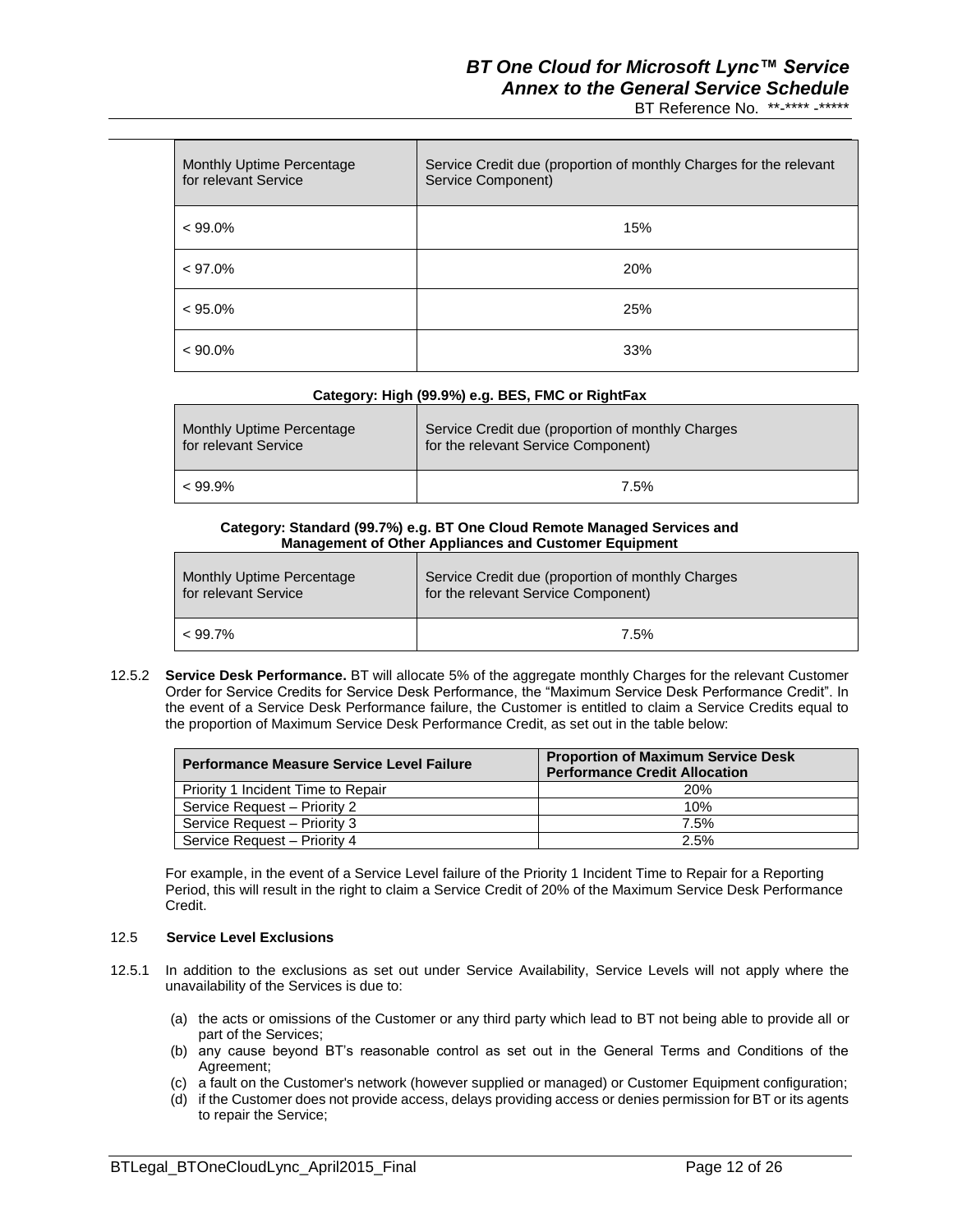- (e) to any qualifying Incident not reported in accordance with BT's incident reporting procedures; or
- (f) a fault on any third party software such as the Operating System, the Application Software or a Customer web application;
- (g) BT awaiting information from the Customer or awaiting Customer confirmation that the Service has been restored;
- (h) scheduled or notified Downtime;
- (i) faults or omissions of other internet or network service providers;
- (j) faults or omissions in, equipment, wiring, cabling, software or other services which are not maintained by BT or which are not provided by BT under this Agreement;
- (k) any faults caused by the Customer's management of the Services;
- (l) any breach by the Customer of its obligations under this Agreement;
- (m) any faults found to be caused by a virus introduced negligently or otherwise by the Customer onto Customer Equipment due to any or all of the following: (i) any Customer employee failing to abide by BT's or the Customer's virus protection policy; (ii) the Customer omitting to implement a virus protection policy.
- 12.5.2 Only BT's measurements shall be used to calculate Service Credits.
- 12.5.3 Failure to meet the Service Levels is not a material breach of the Agreement. The Service Credits are the Customer's sole and exclusive remedy and BT's only obligation and liability with regard to Service levels breaches. The Customer acknowledges that the amounts payable by BT are fair and reasonable and, so far as it is aware, represent a genuine pre-estimate of any resulting loss or expense to the Customer.
- 12.5.4 Payment of Service Credits. To qualify for Service Credit(s), and before any Service Credit(s) can be applied, the Customer must make a claim, providing details of the reason for the claim, within 25 days of the end of the Month in which poor performance occurred. Service Credits will normally be made by deduction from the Customer's invoice within two (2) billing cycles of a claim being received.

#### **13. Service Key Performance Indicator (KPI) – Inbound Customer Response Time**

BT monitors Inbound Customer Response Time which is defined as the length of time a Customer waits for their request to be acknowledged by a Service Desk analyst. This KPI is not a Service Level but a target only and no Service Credits apply if these targets are not met.

- Telephone Call Reception. KPI target 80% of incoming calls, measured over the Reporting Period, will be answered within 30 seconds.
- Email Request Submission. KPI target 100% of emails to the Service Desk will be acknowledged within 24 hours of receipt.
- Service Desk Response. KPI target 95% of trouble tickets assigned to an engineer will be responded to within 15 minutes of the agreed KPI target.

#### 14. **Data Flows**

- 14.1 This section supplements the data provisions set out in the General Terms and Conditions.
- 14.2 In order for BT to provide and support the Service, BT may use personal data, mainly contact details (typically name, email address, telephone number and business and/or Site(s) address), billing and payment information of people within the Customer's organisation in order to:
	- (a) process, track and fulfil Orders for the Service;
	- (b) deliver and commission the Service, either remotely or at the Site(s);
	- (c) process, track and resolve incidents with the Service, either remotely or at the Site(s);
	- (d) administer access to online portals relating to the Service;
	- (e) compile, dispatch and manage the payment of invoices relating to the Service;
	- (f) manage the contract and resolve any disputes relating to it; and
	- (g) respond to general queries relating to the Service.
- 14.3 BT will process this data in accordance with applicable data protection law.
- 14.4 BT may need to share this information with other relevant parties, within or outside the European Economic Area, in order to carry out these activities. When doing so, BT will ensure that the sharing and use of this information is compliant with applicable data protection law.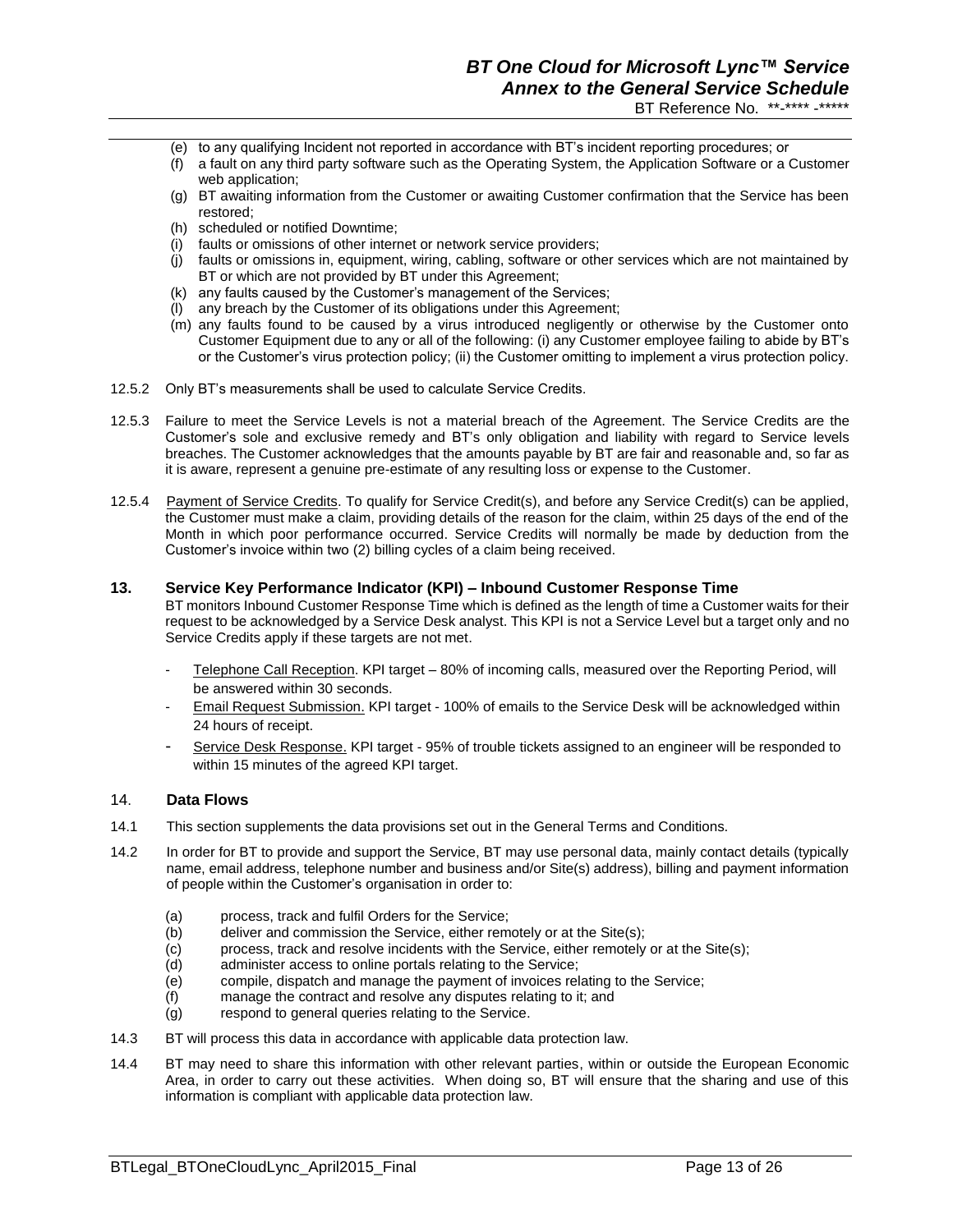# *BT One Cloud for Microsoft Lync™ Service Annex to the General Service Schedule*

- BT Reference No. \*\*-\*\*\*\* -\*\*\*\*\*
- 14.5 The Customer is responsible for complying with all requirements under applicable data protection law including that all criteria necessary for the provision of the Service by BT (for example; notifications, consents etc.) are fulfilled when sharing such personal data with BT.
- 14.6 BT may, from time to time, contact the Customer to provide additional information concerning the Service, or other related services. This information will typically be sent to the Customer contact person notified to BT, network manager or procurement manager involved in the procurement or management of the Service. If this information includes marketing materials, BT will provide a mechanism for the recipient to elect not to receive such communications in the future.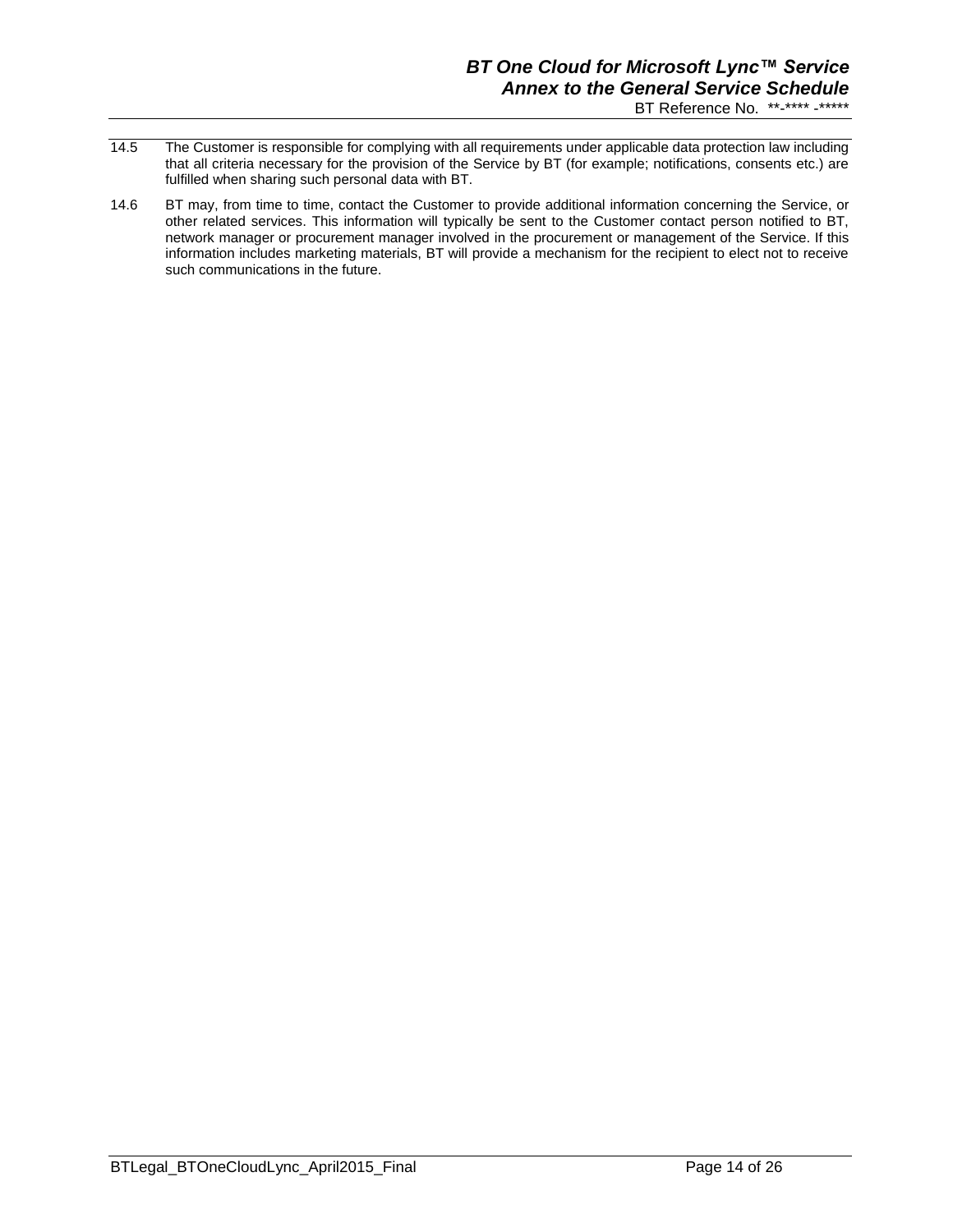# *Exhibit 1: BT One Cloud for Microsoft Lync Hosted Services*

## **1. Introduction**

In addition to the Service Annex for BT One Cloud for Microsoft Lync, this Exhibit 1 sets forth the specific conditions applicable for Hosted Services.

#### **2. Description for Hosted Services**

- 2.1 Hosted Services are provided from a number of regional BT data centre(s) and include the provision of BT Equipment to support the Customer's ordered Services and service options, Application Management, Operating System licensing, hardware and Operating System Management, server administration, service management and Service Desk "Operational Services". These Operational Services are applied to the Services ordered by the Customer which can comprise of one or more of the Core Services and any associated optional services.
- 2.2 As further described in section 3 below, the Core Services include:
	- (a) Microsoft Lync which provides instant messaging and presence as the standard service components, with options for adding voice, conferencing, facilities for mobile device access, fixed/mobile convergence
	- (b) Managed messaging based upon Microsoft Exchange and
	- (c) Team collaboration based upon Microsoft Sharepoint.
- 2.3 These Hosted Services require the Customer to have suitable network access between its Site(s) and the BT data centres whether provided by BT or another network services provider. The Hosted Services can also be accessed via the Internet. If the Customer prefers access via Internet, BT will provide a shared Internet connection as further specified in the initial Order(s). Such shared Internet connection can only be used as access to this Service and not for any other purposes like surfing on the world wide web. Customer Internet access for other purposes can be provided by BT subject to agreement on the appropriate additional conditions. The Hosted Services may also include rack space depending on the chosen solution. Any required rack space shall be specified in the initial Order(s).
- 2.4 Except if purchased from BT, the Application Software licencing is the responsibility of the Customer . BT can provide Application Software licencing under the Microsoft SPLA schemes as an option to the Core Services through the placement of a separate Order.
- 2.5 Detailed explanations of the Core Services and optional services comprising the Hosted Services are provided in the Product Descriptions covering Microsoft Lync, Exchange and Sharepoint.
- 2.6 Following BT services are not part of the standard Hosted Services:
	- (a) Integration to the Customer's PBXs and/or other voice networks
	- (b) Active Directory preparation and integration readiness
	- (c) Supply of Lync PC client, Lync compatible phones and video devices
	- (d) WAN connection to BT One Cloud for Microsoft Lync data centres
	- (e) Conferencing services such as Audio BT MeetMe and Video bridging
- 2.7 If the Services as set out in section 2.6 above are required, these can be together with a number of other service options – ordered optionally subject to additional Charges to be agreed on the Order. All optional features and Service Components may not be available at all locations.

## **3. Microsoft Lync Service Components with Hosted Services**

## **3.1 Standard Lync Core Service Modalities**

- 3.1.1 Lync Standard provides the following features:
	- (a) PC-to-PC and multi-party Instant Messaging
	- (b) PC-to-PC and multi-party File Transfer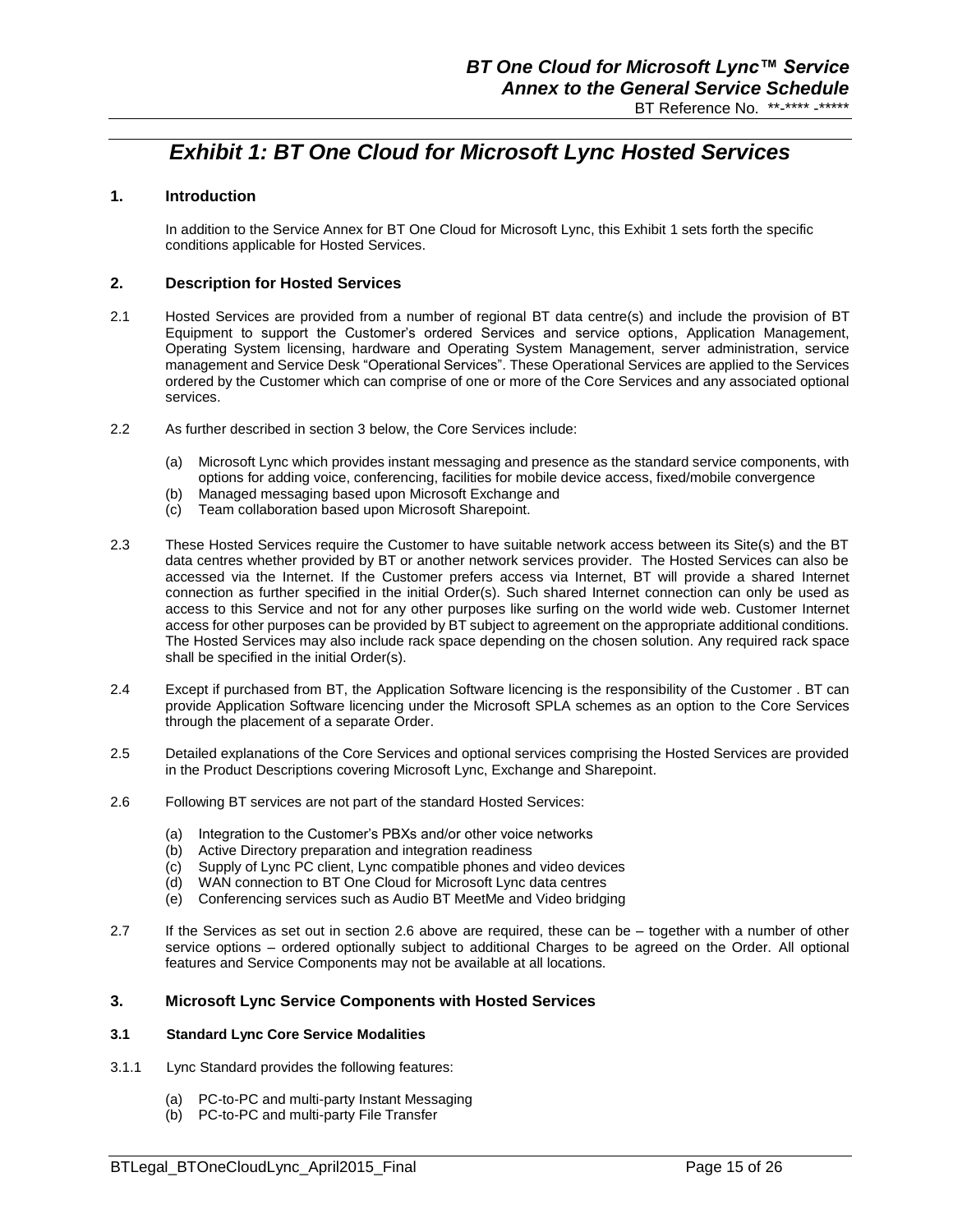- PC-to-PC computer audio
- PC-to-PC computer video
- (e) Rich Presence
- (f) Persistent Group Chat
- (g) IM/P from Office applications
- (h) PC-to-PC IM, audio, and video with users at Federated organizations and Public IM Networks that do not require XMPP gateway functionality
- (i) Conference attendee experience: join an ad hoc or scheduled meeting; send/receive audio/video; view shared application; view/write whiteboard - all of this as an authenticated User
- (j) Conference Presenter Experience: Upload and control PowerPoint slides; Initiate recording; share application; manage roster; manage meeting lobby; Use DTMF controls - all as an authenticated User
- (k) View application sharing session (attendee experience)
- (l) Skill search (also requires Microsoft SharePoint 2007 or later (separate SharePoint Service)
- (m) The Service will provide failover of IM and Presence into a geographically separated data centre.
- 3.1.2 Lync Enterprise, in addition to the capabilities of Lync Standard, provides the following features:
	- (a) Initiate and Schedule ad-hoc multi-party (3+) audio conference (including dial-out to PSTN and/or PBX user)
	- (b) Initiate ad-hoc multi-party video conference
	- (c) Initiate ad-hoc application sharing (P2P or multi-party)
	- (d) Initiate ad-hoc white boarding (P2P or multi-party)
	- (e) Schedule and host conferences on the audio conferencing bridge (CAA)
	- (f) Schedule web conferences
	- (g) Automatically join meeting audio from PBX or other phone number
	- (h) Ad-hoc multi-party (3+) audio conference (including dial-out to PSTN and/or PBX user)
- 3.1.3 Lync Plus, in addition to capabilities of Lync Enterprise, provides the following features:
	- (a) Initiate and schedule ad-hoc multi-party (3+) audio conference (including dial-out to PSTN and/or PBX user)
	- (b) Ad-hoc multi-party (3+) audio conference (including dial-out to PSTN and/or PBX user)
	- (c) UC and PBX Call Control (click to call, answer, hold, resume, transfer, park and retrieve)
	- (d) Additional telephony features (call park and receive, report malicious call, inbound private line)
	- (e) Routing rules (includes team call, call forward, simul-ring)
	- (f) Delegation
	- (g) Response group agent and agent anonymity
	- (h) USB tethering Office Communicator/Lync Phone Edition based phone devices "better together"
	- (i) Dial out to PSTN
	- (j) Receive calls from PSTN
	- (k) Visual access to voicemail (requires the Customer to have Exchange Unified Messaging (UM) deployed).
	- (l) Unified Messaging (UM) can be provided if a suitable Exchange Service is also part of the Order. (Any stored messages will consume the Customer's allocated mailbox storage)
- 3.1.4 Additionally, presence, IM, audio conferencing, and calling features are available under a Lync IM&P license for mobile clients for Microsoft Lync. These features are available from a single interface using supported Apple iOS, Android, Windows Phone, or Nokia mobile devices to perform such activities as sending and receiving instant messages, viewing contacts, and viewing presence. In addition, mobile devices can access some Lync Enterprise Voice license features, such as click to join a conference, call via work, single number reach, voice mail, and missed calls.

## **3.2 Lync Service Options**

Exchange Unified Messaging. This Service Component provides the Hosted Infrastructure for the integration of a Private Branch Exchange (PBX) with Exchange Server, allowing a User's voicemail messages to be stored together with email messages in a User mailbox. Microsoft licensing is not provided and must be acquired by the Customer separately and the Customer must be able to demonstrate its entitlement before using the Service.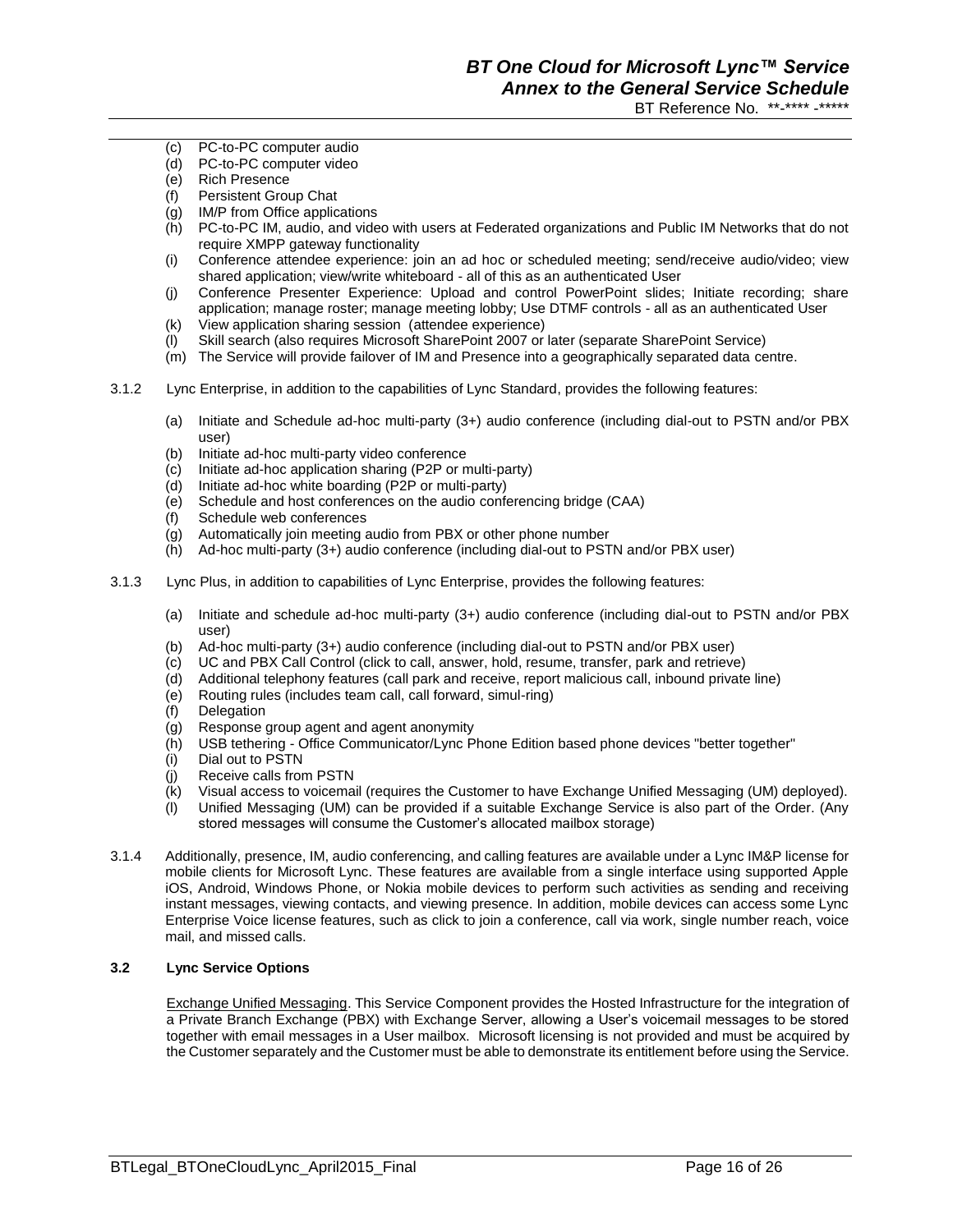## **3.3 Basic Licence Requirements for Lync**

3.3.1 Lync Standard requires the following Licenses:

| License Mobility: | Lync CAL Standard (per User) |
|-------------------|------------------------------|
|                   | Lync Server (per Server)     |
| Or SPLA:          | Service option (per User)    |

3.3.2 Lync Enterprise requires the following Licenses:

|          | License Mobility:   Lync CAL Standard + Lync CAL Enterprise (per User) |  |
|----------|------------------------------------------------------------------------|--|
|          | Lync Server (per Server)                                               |  |
| Or SPLA: | Service option (per User)                                              |  |

3.3.3 Lync Plus requires the following Licenses:

| License Mobility: I | Lync CAL Standard + Lync CAL Enterprise + Lync CAL Plus (per User) |  |  |  |
|---------------------|--------------------------------------------------------------------|--|--|--|
|                     | Lync Server (per Server)                                           |  |  |  |
| Or SPLA:            | Service option (per User)                                          |  |  |  |

3.3.4 Microsoft SQL server licencing may also be required to support the Microsoft Lync Core Service either as Customer licencing or SPLA Licencing per SQL processor.

#### **3.4 Management of Other Appliances and Equipment**

- 3.4.1 If, the appropriate Service Component should be selected and depending on device complexity, additional appliances or equipment (including its management) might be required to support the Customer's overall solution. Such shall be agreed as part of the Order together with the Setup for that Service.
- 3.4.2 For each additional appliance or equipment under management the following features will be provided:
	- (a) Monitoring of equipment heartbeat
	- (b) Escalation of Incident (detected by monitoring or reported by Customer to Service Desk) to hardware support vendor
	- (c) Incident management
	- (d) Management of 3rd party replacement
	- (e) Periodic backup of configuration
	- (f) Re-instatement of configuration (after hardware support vendor has performed onsite installation)
- 3.4.3 Only management is provided. No hardware maintenance Operating System or Application Software licensing is included, and any rack space and power required will be subject to a separate Order of Service Component [Rack-Space-1U]. Hardware maintenance and Operating System and Software licensing can be ordered optionally subject to additional Charges to be agreed on the Order.

#### **3.5 Other options**

- 3.5.1 LAN to LAN VPN. For Customers wishing to connect to the Hosted Infrastructure via the Internet, BT will provide a VPN termination point to enable this. This Service does not include provision of Internet bandwidth to carry User access traffic. The Customer is responsible for the termination, configuration and maintenance of the VPN at the Customer location.
- 3.5.2 Active Directory Resource Forest Synchronization. This provides for the management of the synchronization of the Customer Active Directory with an Active Directory Resource Forest. Where any Core Service (Lync) is installed not in the Customer forest and synchronisation is required this Service Component is required for each User to synchronise the user attributes. This is required once per Customer and it should be ordered in addition to the Core Service(s) which it will support. The Order quantity should be the same as the highest Core Service, for each forest required to be synchronised.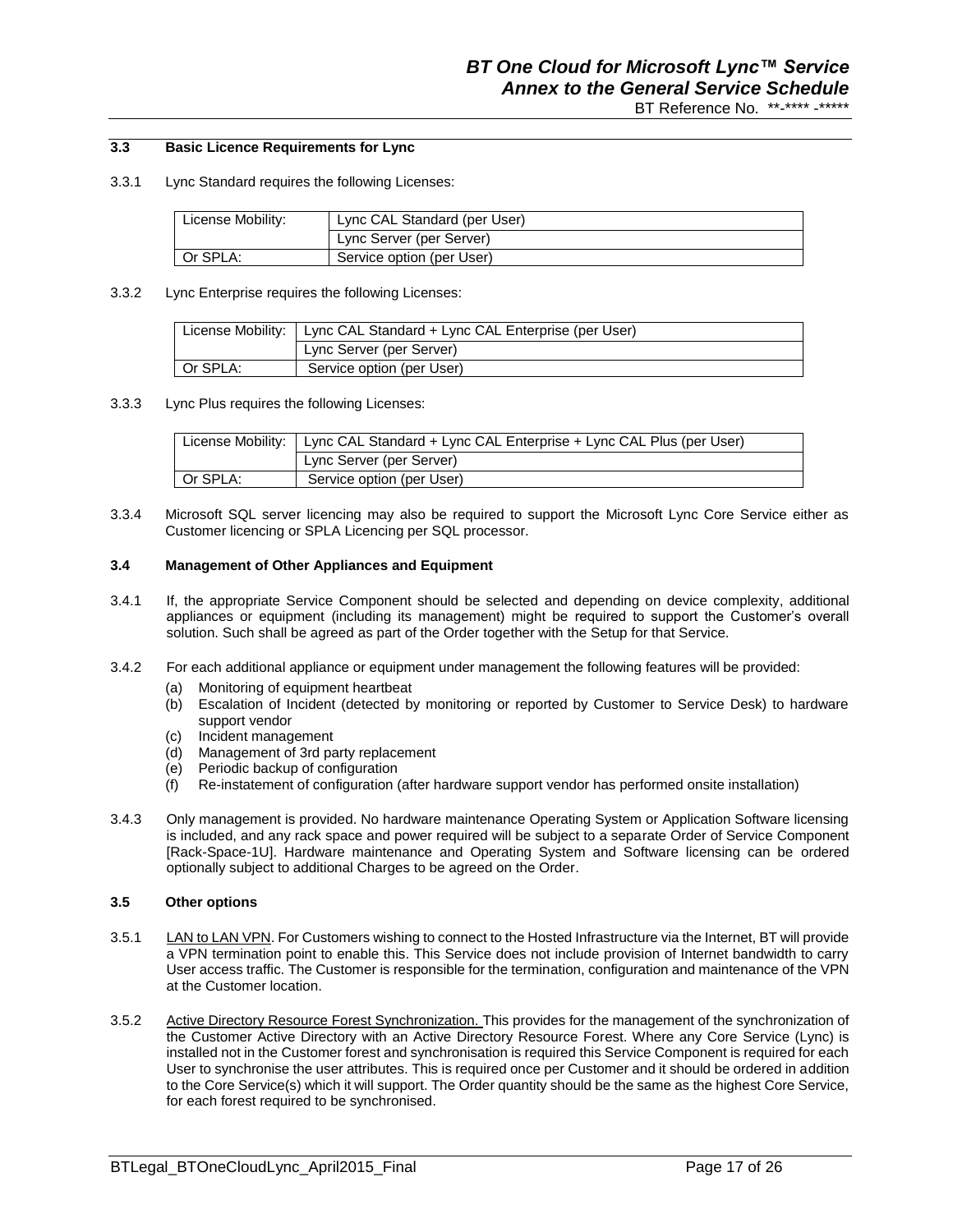Licenses required:

| License Mobility: | Forefront Identity Manager CAL (per User)      |  |  |  |
|-------------------|------------------------------------------------|--|--|--|
|                   | Forefront Identity Manager Server (per Server) |  |  |  |
| SPLA:             | [FIM-SPLA-C] per User Object                   |  |  |  |

- 3.5.3 Additional Application Instance Management. BT will provide Application Management for an additional instance of an Application Server in the data centre. Only management is provided. No hardware maintenance is included, and any rack space and power required will be subject to a separate optional Service Component.
- 3.5.4 Service Desk Hand-off. BT will receive Tier 2 Service calls for services not ordered or not listed in this Schedule. These calls will be dispatched to a defined third-party team via email or telephone. Whilst the call is open BT will:
	- (a) Update the Customer in line with the ticket severity
	- (b) Liaise with the 3rd party service desk

This Service provides one (1) hour of Service Desk effort per month. Multiple quantities should be ordered to meet the requirement for Service Desk effort.

- 3.5.5 Additional Internet Bandwidth. If the Customer requires additional Internet bandwidth, the Customer can order additional Internet access of 2 Mbps (based on 1 Mbps per each of two Data Centres in the region).
- 3.5.6 Dedicated Internet. If the standard provided shared Internet access as referred to in section 2.3 of this Exhibit would not be sufficient, the Customer can order dedicated Internet bandwidth. The amount of bandwidth and subsequent charges will be set out in the relevant Order.
- 3.5.7 Additional Rack space Capacity. If the Customer requires additional Rack Space for hosting additional items in the data centre, the Customer can order additional Rack Space unit(s) dimensioned as one (1) rack unit (1U) of occupation space in the Data Centre and 50W of power capacity. Should greater than 50W of power capacity be required, then additional quantities must be ordered to meet the nominal power requirements of items requiring rack space capacity.
- 3.5.8 Physical Installation. This provides Services to carry out physical installation of a device into a rack in the Data Centre. Each unit of this Service Component provides four (4) hours of installation effort.
- 3.5.9 Appliance Setup. This provides the setup of management configuration and transition into service of an appliance. The specific tasks included are:
	- (a) liaise with appliance supplier to witness the testing of the appliance configuration prior to commencing Service.
	- (b) liaise with appliance supplier to install BT's management configuration to ensure that the appliance can remotely connect to BT's management systems and be accessed by BT's Service Desk Analysts.
	- (c) Carry out the transition of the appliance into Service.
	- (d) Confirm that a backup of the appliance is carried, and record the location of the backup and the procedure to access the backup.

#### **4. Set-up and Technical Configuration as part of the Delivery for Hosted Services**

4.1 Setup for the Hosted Service includes an initial Setup and configuration by BT of the first 100 Users to enable them to access and use the Services. As part of setup for a Hosted Service, BT will facilitate sufficient access to the Hosted Infrastructure to allow User Administration by the Customer to carry out User Administration tasks including basic adds, moves, changes, deletes, together with training material for administration by the Operational Service Date. If the Customer requires change beyond what is achievable via the Customer selfadministration access then the Customer will need to raise either Service Requests or Change requests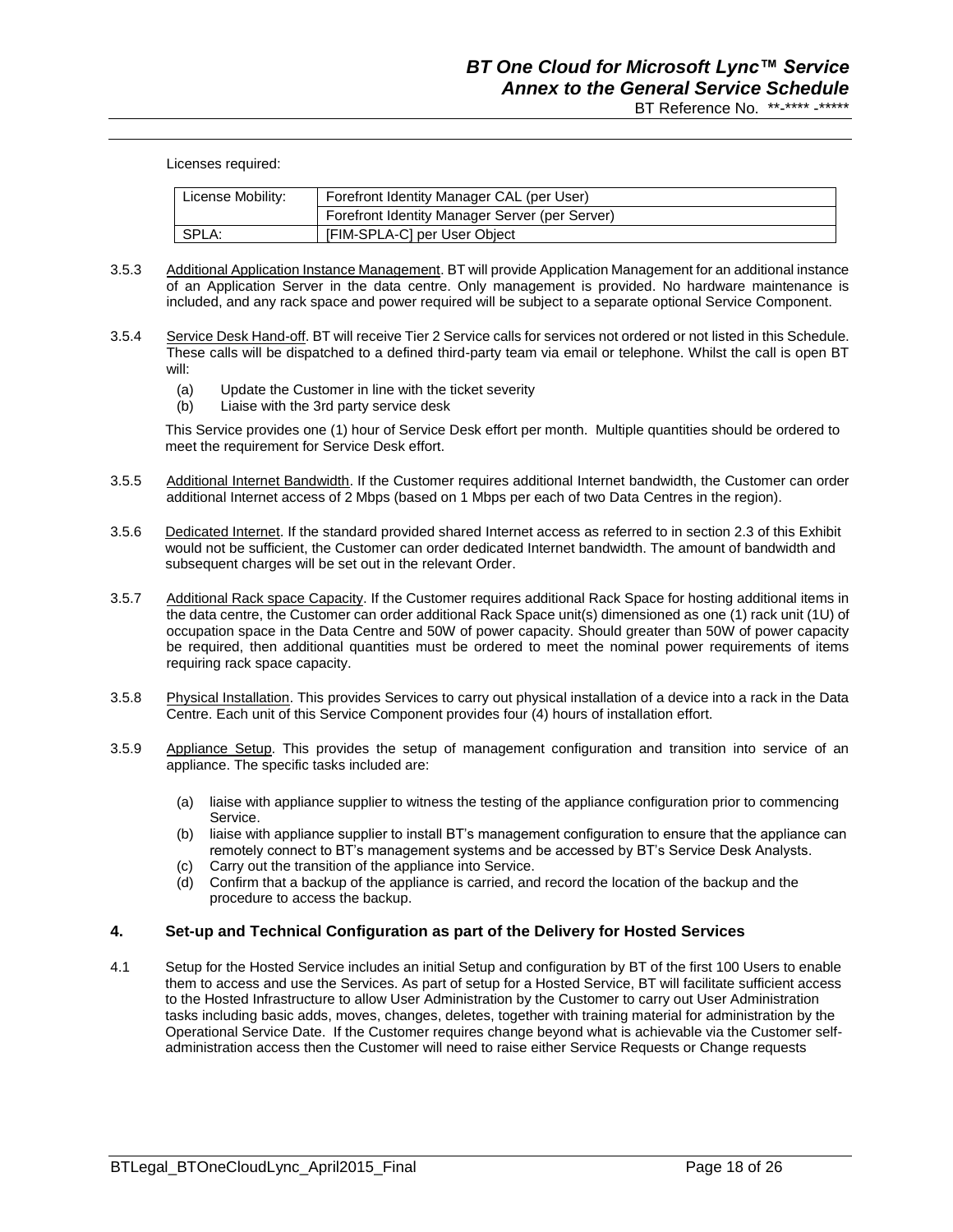depending on the complexity of the change and as defined in the Customer Handbook. Data migration is not included in Setup Components.

- 4.2 Technical Configuration for the Hosted Service will define, design and implement the technical features of the Service that BT will provide, and commission the Service for on-going Service Operations. A joint project will agree detailed design and configuration requirements for the Customer's choice of Services and available possibilities for the Hosted Infrastructure and Application Software. These configuration possibilities will be applied before the OSD. The Technical Configuration possibilities are outlined in the Customer Handbook and include:
	- The standard setup includes as standard the creation of a global (i.e. flat) dial plan. This excludes any effort to enhance the dial plan to include local dial plans for non-central offices.
	- The standard setup includes the supply and provision of the required service certificates both Public and Private. Provision has been made for sufficient certificates for one (1) SIP domain.
	- The standard setup includes the setup of Lync federation where this is required by the Customer. If the Customer wishes to limit the federation with other organizations then this Service will setup up to three (3) federated partners. A federated partner must subscribe to a similar public certificate authority. Further federation can be achieved with additional Professional Services or via the Change process (if the Service is in-life).
	- If E911 is required, the standard setup includes a basic Lync setup to enable use of a Customer's E911 service or that provided by a voice service provider. The provision of the PSAP subscription is not included in the standard setup.
	- If Exchange UM is required, the standard setup includes integration into an existing Exchange Unified Messaging (UM) service or a Hosted Exchange UM service being provided by BT.

Any work beyond above standard setup is considered being optional and can be ordered from BT as Professional Services subject to additional conditions and Charges for such Professional Services.

## **5. BT Service Management Boundary (SMB) with Hosted Services**

The Service Management Boundary is limited to the provision and in-life management of the cloud services hosted in the BT Data Centre sites to the LAN port in the data centre and where ordered as options Application Management for specific devices at the Customer's Sites.

## **6. Additional Customer's Responsibilities with Hosted Service**

#### **6.1 The Customer's license responsibilities**

- 6.1.1 The Customer is responsible, at its own expense, for obtaining and correctly maintaining, in accordance with the manufacturer's instructions, all server, application and Client Access Licences ("CALs") needed to access the Service.
- 6.1.2 Two options are available to the Customer to provide the required Microsoft Application Software licenses for the Services: License Mobility through Software Assurance ("License Mobility Program") or Service Provider Licensing Agreement ("SPLA Program").
- 6.1.3 The License Mobility Program enables the Customer to deploy certain Customer Application Software licenses on a hosted cloud platform of an authorized Microsoft License Mobility Partner. To exercise its rights under the License Mobility Program, the Customer must execute the License Mobility Verification form found at <http://www.microsoft.com/licensing/software-assurance/license-mobility.aspx> or such other sites as Microsoft makes available from time to time and submit it to Microsoft for verification. Once Microsoft provides evidence of verification BT will be enabled to deploy the verified Application Software licenses as part of the Service.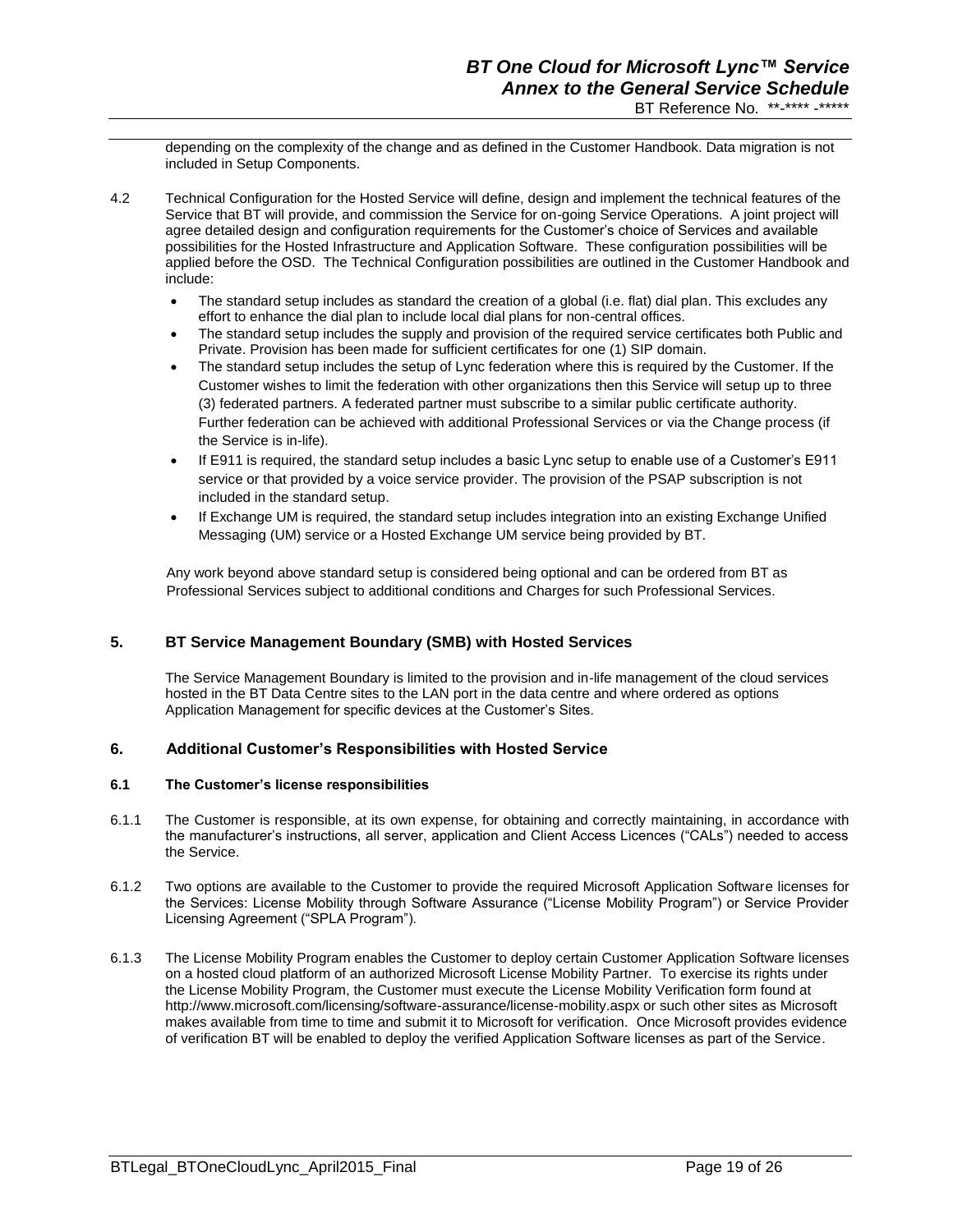- 6.1.4 BT will provide information about the Hosted Infrastructure to support the Customer's license acquisition. The following licensing requirement should be assumed: Server License entitlement (e.g license keys) required from the Customer for all servers in the Hosted Infrastructure required to host the Application Software.
- 6.1.5 The Microsoft SPLA Program enables the Customer to purchase Application Software licenses for deployment on a hosted cloud platform of an authorized Microsoft Partner. The Customer must place an Order for the Application Software licenses as part of the Service.
- 6.1.6 Prices for SPLA licenses are reviewed by Microsoft on 1 January each year. BT reserves the right to change the SPLA charge on 1 February each year, based on the changes as made by Microsoft.
- 6.1.7 The responsibility for the provision of all relevant licenses will be documented in the Customer Handbook.

#### **6.2 Other Customer Responsibilities**

Customer is also responsible for:

- (a) User Administration of its Active Directory and providing helpdesk support for its Users. For the avoidance of doubt, individual Users may not contact BT directly.
- (b) The provision, licensing provision, licensing, deployment, administration, management and maintenance of end user devices and all call costs.
- (c) Perimeter Protection for Exchange if the Customer has not ordered Perimeter Mail Hygiene. Provision, licensing, administration and support of BlackBerry and Rightfax, RightFax Server and Client Licenses for BlackBerry Enterprise Server,RightFax Server

### **7. Additional Charges and Payment Terms with Hosted Services**

7.1 For BT One Cloud for Microsoft Lync Service the following specific Charges shall apply:

| <b>Pricing</b><br><b>Component</b> | One-time<br>Charge | <b>Recurring</b><br>Charge |    | <b>Notes</b>                                                                                                                                                                                                                                                                                         |
|------------------------------------|--------------------|----------------------------|----|------------------------------------------------------------------------------------------------------------------------------------------------------------------------------------------------------------------------------------------------------------------------------------------------------|
| <b>Service Elements</b>            | No.                | Monthly<br>advance         | in | Based on the agreed number of Users or mailboxes<br>or other units as defined on the Order                                                                                                                                                                                                           |
| Variable Usage                     | No.                | Monthly<br>arrears         | in | Based on the number of Users with rights to access<br>the Core Services measured by BT through Active<br>Directory at the assessment point each month<br>(usually mid-month), or based on the minimum user<br>volume service charge where actual user volumes<br>measured are less than the minimum. |

7.2 Monthly recurring Variable Usage charges are based on the number of Lync Users or Sharepoint Users or Exchange Mailboxes individually. Minimum User Volumes will be defined in the Order or in a deployment plan agreed prior to Service Transition. Usage below the Minimum User Volumes throughout the Minimum Period of Service will be subject to agreed minimum Charges. Charges for Users above the minimum commitment are then variable and charged at the agreed rate depending on exactly how much usage occurs each month.

The minimum Charges will be the greater of:

- a) the cumulative monthly volumes of actual Users (defined on Active Directory); or
- b) 90% of the cumulative monthly Minimum User Volumes. The cumulative monthly User volumes already paid is then subtracted from this to determine the minimum charge. The Customer will pay, monthly in arrears, for the variable usage charges in any Month.

Should no Minimum User Volumes be agreed then the maximum number of Users specified on the Order shall be used instead in the calculation above.

7.4 BT and the Customer will agree on the Order how many Users are anticipated to use the Service each Month over an agreed period ("Target Users") until an agreed full target user capacity has been reached. This profile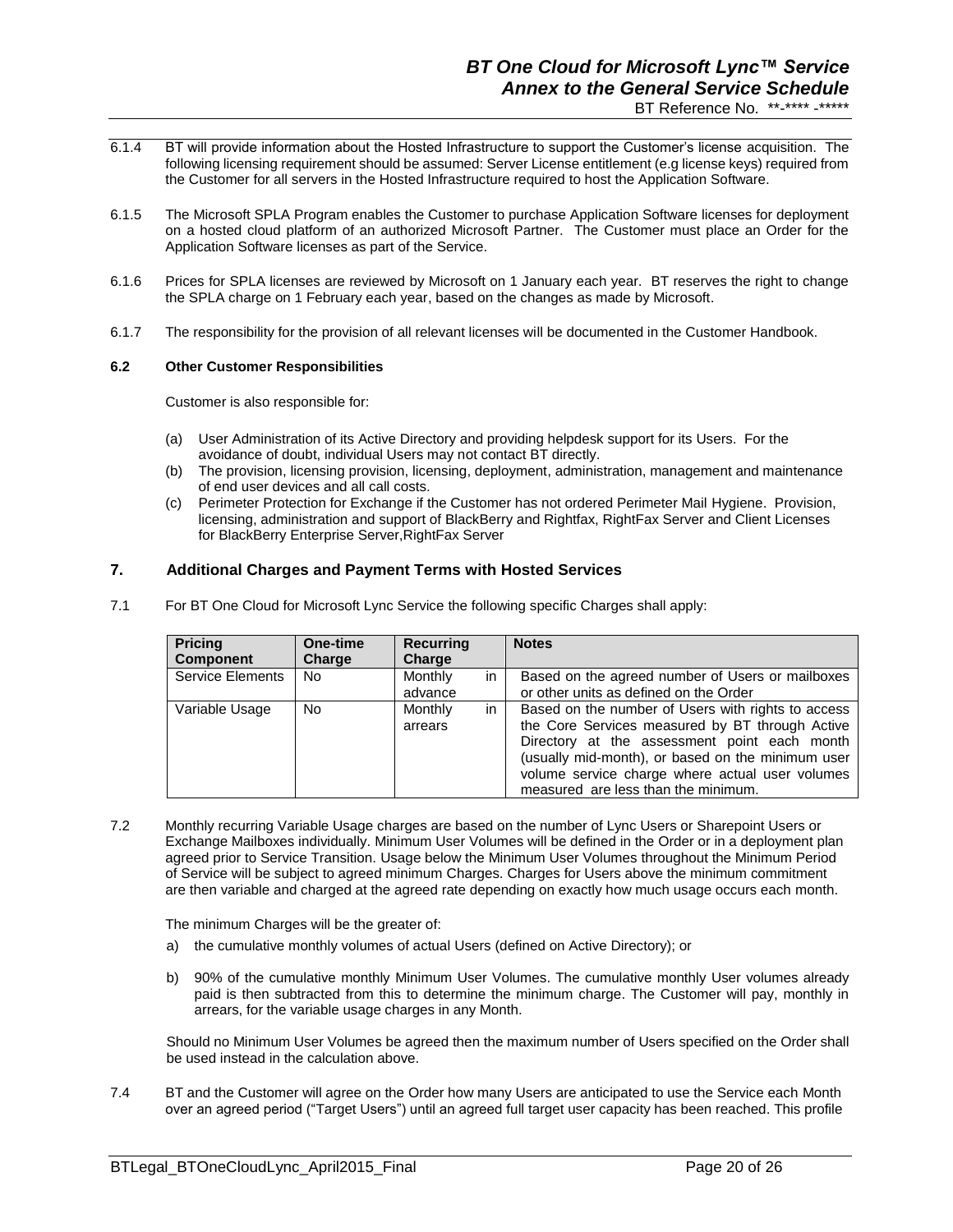will be defined in a deployment plan. The Service will be designed and built to accommodate the number of Target Users over the deployment period.

- 7.5 During the Minimum Period of Service, the Customer has the flexibility to increase and decrease the number of Users at any time subject to following conditions:
	- (a) For any Order, excluding any pre-agreed deployment plan documented during Service Setup (or otherwise agreed in writing with BT) the maximum permitted increase in the quantity of any Service Component in a single Reporting Period, after the Minimum User Volume has been reached, is 10% of the quantity of that Service Component reported by BT in the preceding Reporting Period. If an increase of more than 10% is required by the Customer then BT reserves the right to require 30 days' notice prior to the increased capacity being made available.
	- (b) Should the increase in a Service Component for an Order exceed 10% of the quantity reported by BT for that Order in the preceding Reporting Period, and should this increase not be pre-agreed with BT in writing with the required notice, then BT shall be relieved of its obligations with respect to Service Level Agreements and Service Level Credits for the relevant Service Component until BT agrees with the Customer that such obligations may be reasonably reinstated.
	- (c) For any Order, the maximum increase in the quantity of any Service Component from the start of the final 90 days of the Minimum Period of Service is 5% of the quantity of that Service Component reported by BT in the Reporting Period immediately preceding the final 90 days of the Minimum Period of Service. BT reserves the right to take steps to limit such growth to 5% by implementing technical constraints. Notwithstanding any steps taken by BT to this effect, and should the increase in a Service Component exceed 5% in the final 90 days of the Minimum Period of Service, then BT shall be relieved of its obligations with respect to Service Levels and no Service Credits shall apply for the relevant Service Component until BT agrees with the Customer that such obligations may be reasonably reinstated.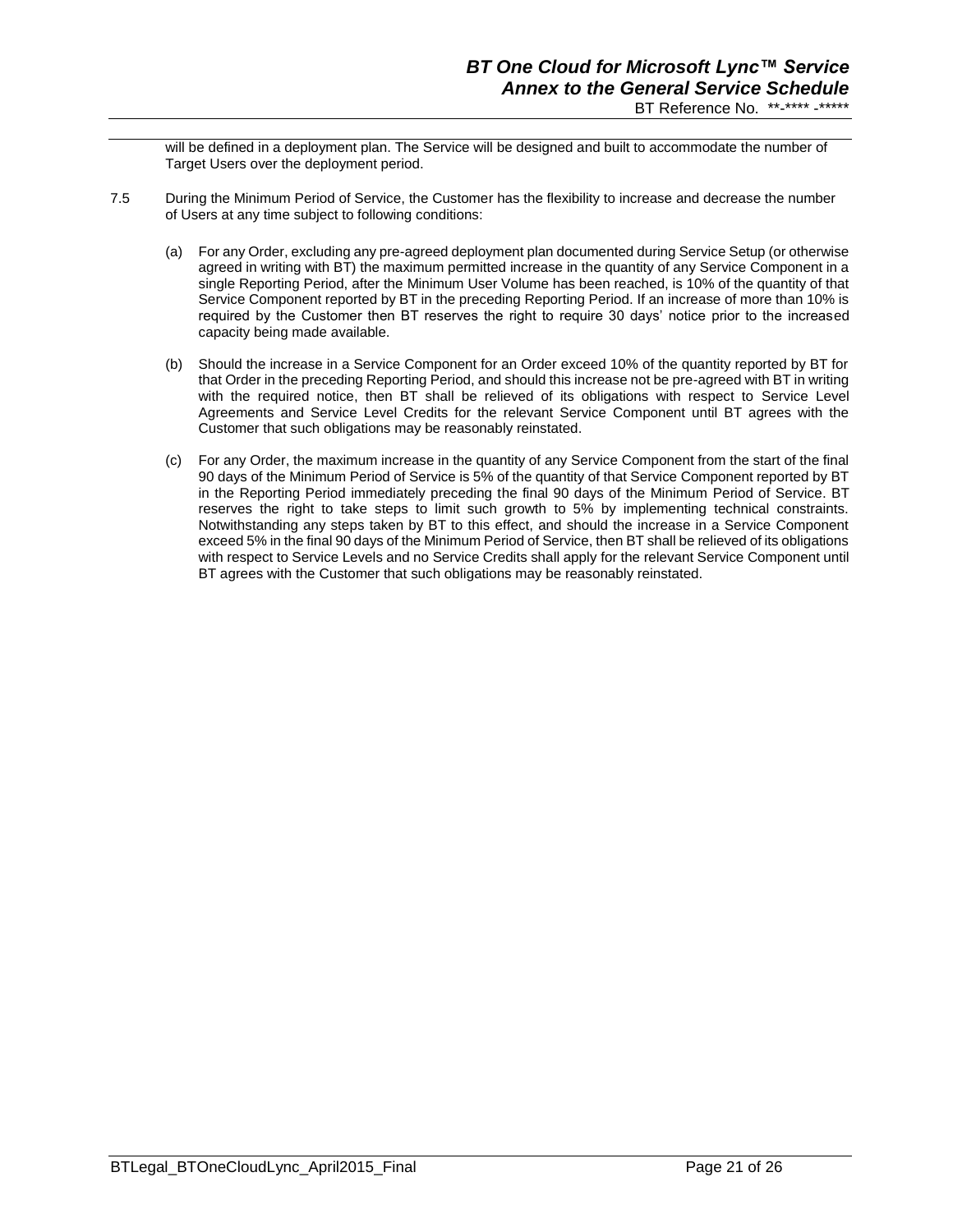## *Exhibit 2: BT One Cloud for Microsoft Lync Remote Managed Service*

## **1. Introduction**

In addition to the Service Annex for BT One Cloud for Microsoft Lync, this Exhibit 2 set forth the specific conditions applicable for BT One Cloud Remote Managed Service only.

### **2. Service Overview for Remote Managed Service**

- 2.1 This BT One Cloud Remote Managed Service provides remote management of all Customer Equipment located in a non-BT Remote Managed Infrastructure(s) and includes the provision by BT of remote Application Management and Operating System Management, server administration, service management and a Service Desk.
- 2.2 These operational services are applied to the Services ordered by the Customer which can comprise of one or more of Core Services and any associated optional services. The Core Services include:
	- (a) Microsoft Lync 2010 or 2013 which provides instant messaging and presence as the standard service components, with options for adding voice, conferencing, facilities for mobile device access, fixed/mobile convergence
	- (b) Managed messaging based upon Microsoft Exchange 2010 or 2013 and
	- (c) Team collaboration based upon Microsoft Sharepoint 2010 or 2013.
- 2.3 BT is only responsible for the BT One Cloud Remote Managed Services described in this Exhibit and not for the Remote Managed Infrastructure.
- 2.4 The Customer is responsible for providing all hardware, networking equipment, firewalls, servers, Operating Systems (including licensing), Application Software (including licensing) and appliances that comprise the Remote Managed Infrastructure which must meet Microsoft capacity guidelines.
- 2.5 Should the workloads in any Customer deployment where BT provides BT One Cloud for Microsoft Lync Remote Managed Services exceed the Microsoft capacity guidelines BT shall use reasonable endeavours to meet the Service Levels as set out in the overall Service Annex but no Service Credits shall apply.
- 2.6 The exact configuration of the Service will depend on the Customer's detailed deployment and technical layout, and the characteristics of the Service will be agreed with BT and documented in the Customer Handbook.
- 2.7 The Remote Managed Infrastructure will be deployed in a single Microsoft Active Directory forest and all Users will be registered in the same forest.
- 2.8 The Service is connected to a dedicated management network and will be monitored and managed by BT.
- 2.9 Further details on the implementation and operation of the Services are set out in Customer Handbook.

#### **3. Service Dimensions for Remote Managed Service**

3.1 The BT One Cloud Remote Managed Service includes the following maximum number of application instances for remote management of Lync, Exchange and or for remote management of Active Directory.

| <b>User Numbers</b> | <b>Application Instances</b> | <b>Active Directory Servers</b> |
|---------------------|------------------------------|---------------------------------|
| <b>Under 3,000</b>  |                              |                                 |
| 3,000               | 18                           |                                 |
| 5,000               | 24                           |                                 |
| 10,000              | 30                           |                                 |
| 15,000              | 40                           | 16                              |
| 20,000              | 48                           | 20                              |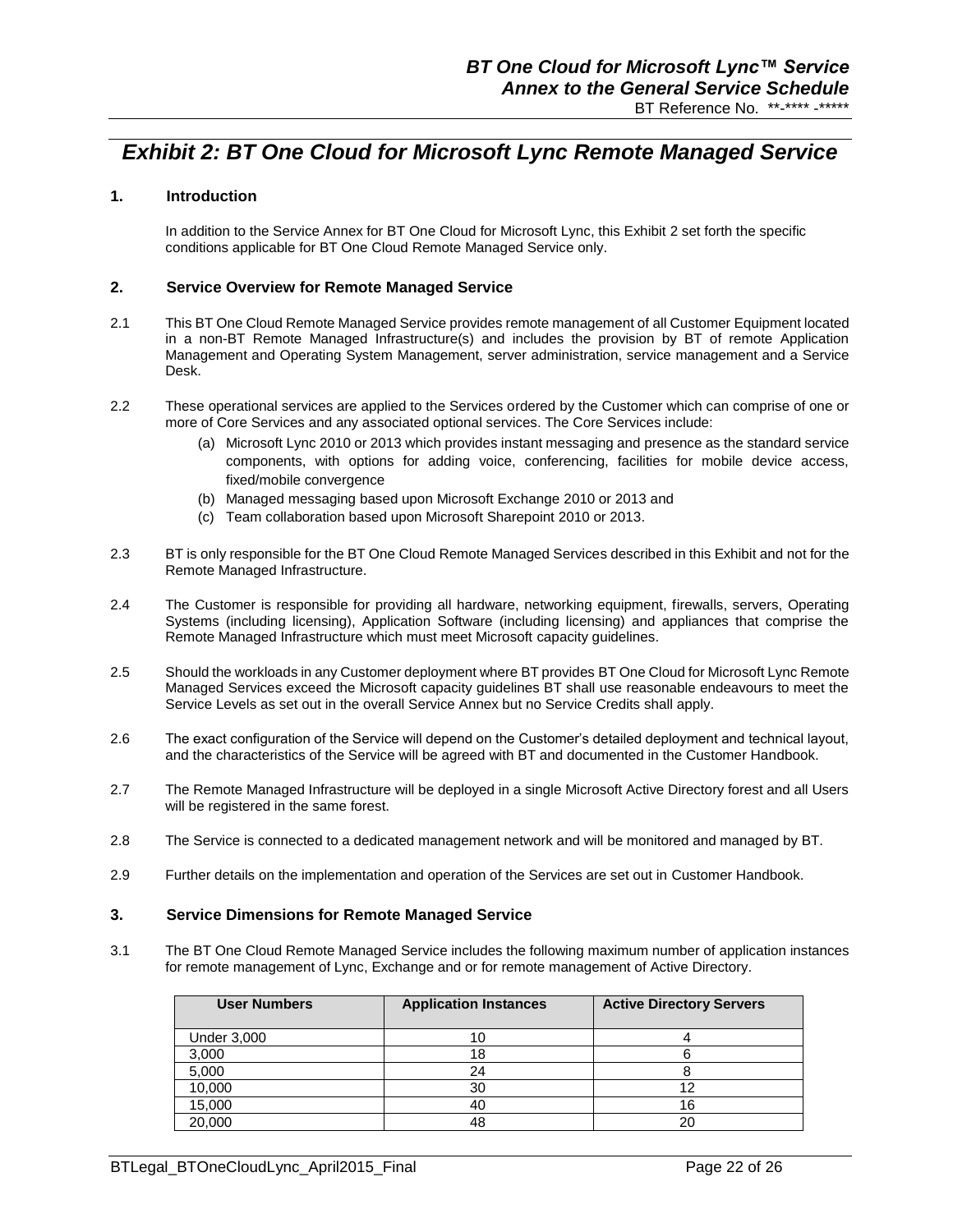- 3.2 BT will provide remote monitoring software tools and hardware to support the remote management tools required to deliver the Services for the Customer Equipment specified in the Order.
- 3.3 If the Customer wishes to expand the Remote Managed Infrastructure beyond the ratios in the service dimensions table above then additional support Service Components will need to be ordered as a Change which may attract additional charges as agreed by Order.
- 3.4 There are five (5) core services incorporating the BT One Cloud Remote Managed Service described above:
	- (a) Remote Management of Lync 2010 or 2013 Standard<br>(b) Remote Management of Lync 2010 or 2013 Enterprise
	- (b) Remote Management of Lync 2010 or 2013 Enterprise<br>(c) Remote Management of Lync 2010 or 2013 Plus
	- (c) Remote Management of Lync 2010 or 2013 Plus
	- Remote Management of Exchange 2010 or 2013
	- (e) Remote Management of Sharepoint 2010 Service (not Customer Sharepoint applications)
- 3.5 The BT One Cloud Remote Managed Service can also be applied to the following optional features:
	- (a) Remote Management of Lync XMPP which provides Remote Management of the Customer's Lync Extensible Messaging and Presence Protocol (XMPP) server facilities.
	- (b) Exchange 2010 Options:
	- (c) Exchange Unified Messaging provides Remote Management of the Customer's Unified Messaging server facilities.
	- (d) BlackBerry Enterprise Server provides Remote Management of the Customer's BlackBerry mobile server facilities.
- 3.6 The BT One Cloud Remote Managed Service for Sharepoint is subject to the following considerations:
	- (a) The Customer is responsible for any applications developed and/or deployed on the SharePoint service.
	- (b) If BT can reasonably demonstrate that a Service Level may not be met due to faults in the Customer's SharePoint applications or deployment configuration, then BT will notify the Customer. BT shall be relieved of its obligations with respect to Service Level and no Service Credits will apply for the relevant Service Component until the Customer has rectified the fault, and BT agrees that such obligations may be reasonably reinstated.

## **4. Additional Service Component Options with Remote Managed Service**

- 4.1 Management of other appliances and Customer Equipment. The Customer can order Application Management for an additional instance of a Customer application server in the Remote Managed Infrastructure. Only Application Management and Operating System Management is provided, no hardware maintenance of the Customer Equipment is provided nor is Operating System or Application Software licensing
- 4.2 Remote Managed Active Directory provides monitoring and management of the Customer's Active Directory service (provided on Remote Managed Infrastructure) for the Active Directory servers required to operate the Service. It does not include User Administration.
- 4.3 Service Desk extension provides reception of Tier 2 Service calls for services not ordered or not listed in this Exhibit. These calls will be dispatched to a defined third-party team via email or telephone. Whilst the call is open BT will:
	- (a) Update the Customer in line with the ticket severity
	- (b) Liaise with the 3rd party service desk

#### **5. Standalone PSLP Support with Remote Managed Service**

- 5.1 Standalone PSLP Support Services are provided for Customers for whom BT has not procured Hosted Services. The Service Component should be selected based on the number of Users for whom support is required.
- 5.2 The service desk supporting the Customers' Users will be provided by Tier 1 Support and is the responsibility of the Customer.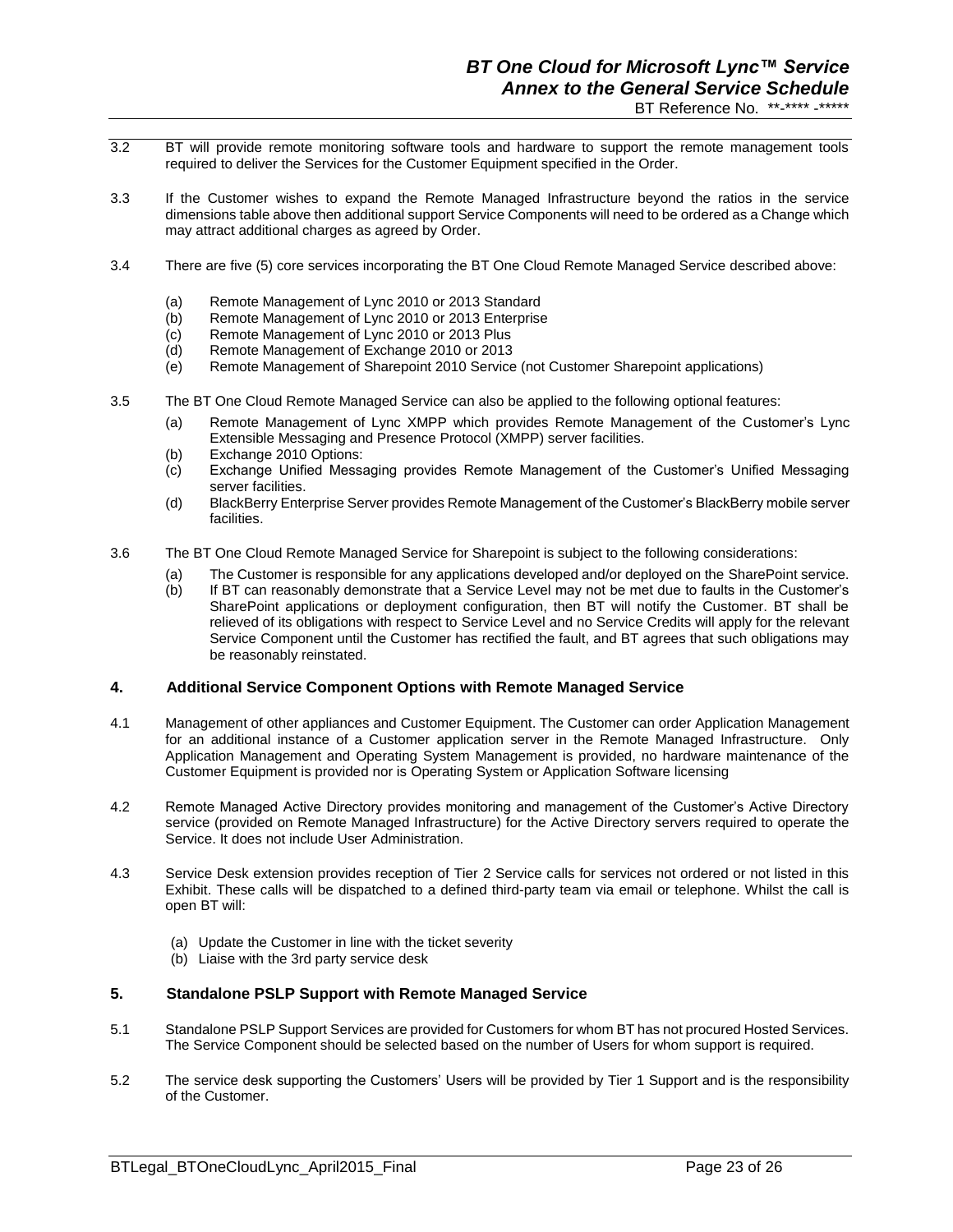- 5.3 The service desk receiving escalations from Tier 1 Support will be provided by Tier 2 Support and is the responsibility of the Customer.
- 5.4 Tier 2 Support function must include the ability and responsibility to resolve the following:
	- (a) problems with the installation of the Lync Server software;
	- (b) questions with regard to the proper use of the Lync Server software;
	- (c) issues that were covered in technical training for certification Lync 2010 MCTS Certification (Exam 70- 664) or similar later exam;
	- (d) issues that are documented in the Lync Scenario Troubleshooting Guide or in Microsoft's publicly accessible knowledgebase articles (collectively "Known Issues"); and
	- (e) issues that are caused by non-Microsoft software or non-Microsoft hardware including but not limited to gateways and devices.
- 5.5 Tier 3 Support from Microsoft is provided by BT, and the BT Service Desk will escalate and manage Incidents with the Vendor in accordance with the PRS Service defined in section 3.10 below.

### **6 Supportability with Remote Managed Service**

- 6.1 Microsoft will perform a deployment supportability assessment ("Assessment") on each new Customer's Lync Server software deployment. For standalone PSLP, this will be carried out on the Customer's own Lync environment. If an Assessment determines that a Customer's Lync Server software deployment is not effectively supportable or requires remediation, Microsoft will provide BT with a copy of the Assessment and the necessary remediation steps required and BT will provide this to the Customer. These remediation steps must be completed separately by the Customer prior to PSLP Service commencing.
- 6.2 Microsoft may need to perform an annual health check at each renewal of an existing Customer's Lync environment. Microsoft will provide BT with a copy of the results of the health check and identify any necessary remediation steps required and BT will provide this to the Customer., The Customer is responsible for ensuring that the issues requiring remediation are addressed in order to ensure that the Customer's deployment is supportable by Microsoft Assessment as described above.
- 6.3 The Charges for the Microsoft Assessment will be in addition to those for Standalone PSLP Support if and when these surveys are required. The Customer accepts that the Charges for this Service Component may be revised from time to time should Microsoft vary the charges to BT for the Microsoft survey.
- 6.4 BT may discontinue support for a Customer with no liability or further obligation to the Customer where BT reasonably determines that BT is unable to provide support because such remediation steps have not been taken. However, BT will resume support once the issue in question has been remediated during the term of the Customer's Lync FNCS (see PRS below).

#### **7 Problem Resolution Support with Remote Managed Service**

- 7.1 This provides Problem Resolution Support (PRS) by BT for Customers that are licensed to use and have deployed the voice telephony features of Microsoft Lync under a Microsoft licensing program (such as Customers who have purchased the Lync Plus CAL under the Microsoft Volume Licensing Enterprise Agreement) for Incidents reported by such Customers when using the Lync Server software.
- 7.2 Those Customers with whom BT has contracted to provide support for the Software and for which BT has entered into a Lync Fee and Named Contacts Schedule ("Lync FNCS") with Microsoft are referred to as "LPRS Customers".
- 7.3 Issues that can be raised by the Tier 2 desk to BT are:
	- (a) issues that are not Known Issues (as defined by Microsoft, see 3.8.4 (d) above);
	- (b) probable bugs in the Microsoft Lync software.
	- (c) Issues that BT will raise to Microsoft are: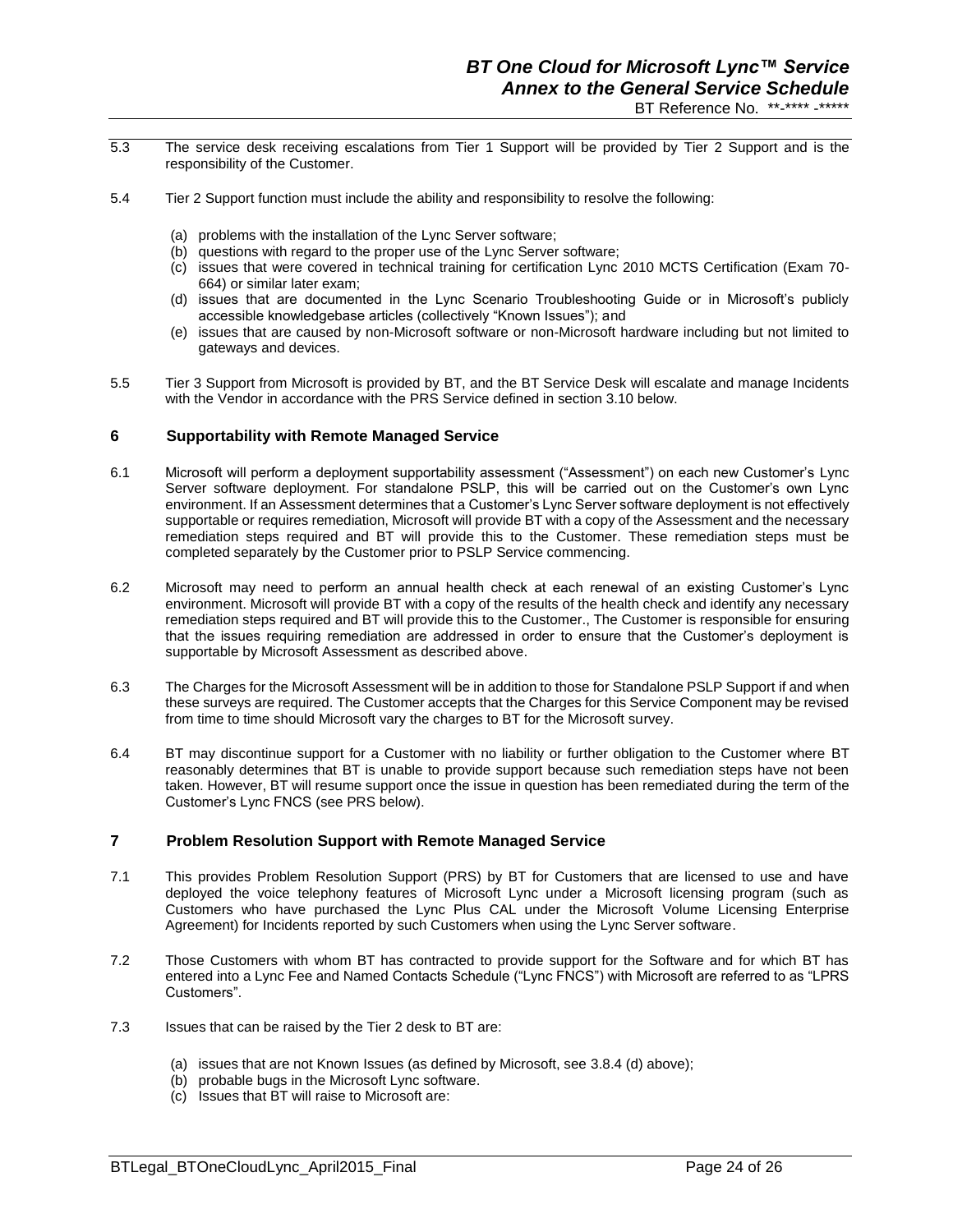- i. those which could not be resolved through standard troubleshooting processes and tools provided by Microsoft;
- ii. those which were not covered in the training as part of the Microsoft Premier Support for Lync Partners (PSLP) certification program;
- iii. those which are not Known Issues;
- iv. Probable bugs in the Microsoft Lync Server software.
- 7.4 Under Standalone PSLP Service option the Customer must provide the BT with all the steps necessary to recreate the reported problem and any other information or documentation which the BT may reasonably request and the Customer can reasonably provide, including as a minimum the information set forth on the PSLP support escalation template, detailed at http://support.microsoft.com/kb/2571958 (or such successor website that Microsoft may designate). The Customer understands and acknowledges that:
	- (a) the Customer is responsible for providing BT with reasonable assistance in re-creating and diagnosing the problem.
	- (b) the Customer will not direct third party software and device partners to contact the BT directly for support.
	- (c) when the need for on-site support pursuant to an escalation engineering support request is between BT and Microsoft, Microsoft provides this Service subject to Microsoft's resource availability, and the tasks performed will vary depending on the situation, environment, and business impact of the issue.

### **8. Software Licensing with Remote Managed Microsoft Service**

- 8.1 The Customer is responsible for all software licensing (including, but not limited to, Application Software and Operating System software) for the Remote Managed Infrastructure except for the remote monitoring and management software used by BT in the provision of BT One Cloud for Microsoft Lync Remote Managed Services.
- 8.2 The responsibility for the provision of all relevant licenses will be documented in the Customer Handbook.

#### **9. Additional Customer's Responsibilities with Remote Managed Microsoft Service**

#### 9.1 **Migration and Coexistence Software Licensing**

The Customer is responsible for:

- (a) Vendor support for other third party application software, Operating System and Blackberry Enterprise Server. The Customer agrees to make such support arrangements available to BT by providing credentials for access.
- (b) Providing the Remote Managed Infrastructure and all hardware, networking equipment, firewalls, servers, operating systems (including licensing), Application Software (including licensing) and appliances to meet Microsoft capacity guidelines.
- (c) Providing User Administration for the Service. BT will provide sufficient access, rights and permissions to allow the Customer System Administrator to carry out User Administration.
- (d) Providing a Tier 1 support desk which will be the first point of contact for all Users. Users may not contact BT directly.
- (e) Providing contact details for a minimum of two (2) personnel (and a maximum of 4) who will be nominated as the Customer System Administrators.
- (f) Providing any required access rights and/or license keys to enable BT to provide the required Application Management.
- (g) User Administration of its Active Directory and providing helpdesk support for its Users. For the avoidance of doubt, individual Users may not contact BT directly.
- (h) The provision, licensing, deployment, administration, management and maintenance of end user devices and all call costs.
- (i) Perimeter Protection for Exchange if the Customer has not ordered Perimeter Mail Hygiene. Provision, licensing, administration and support of BlackBerry and Rightfax, RightFax Server and Client Licenses for BlackBerry Enterprise Server,RightFax Server.